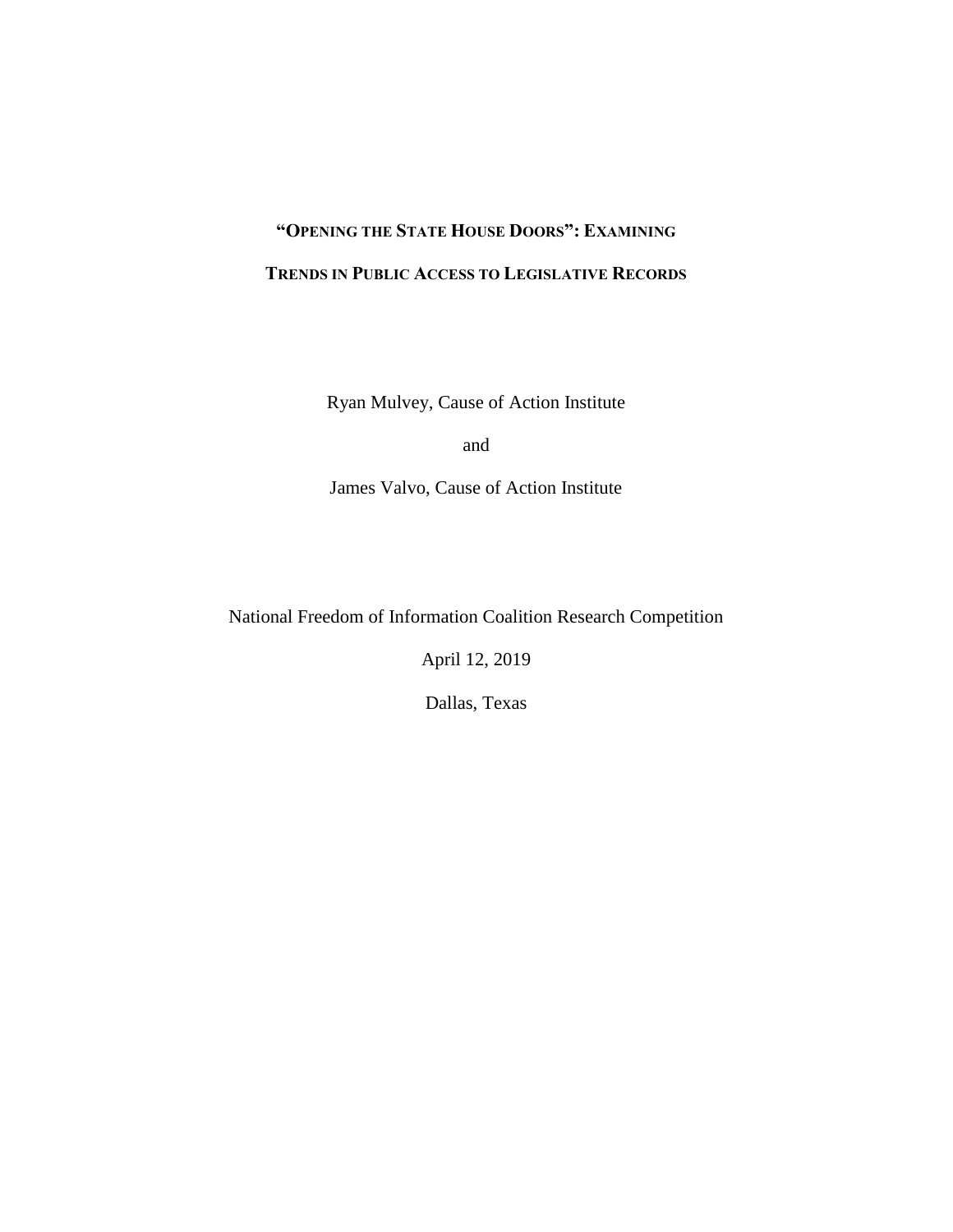# **"OPENING THE STATE HOUSE DOORS": EXAMINING TRENDS IN PUBLIC ACCESS TO LEGISLATIVE RECORDS**

# **TABLE OF CONTENTS**

| Ι.                                                                                                                                                       |  |
|----------------------------------------------------------------------------------------------------------------------------------------------------------|--|
| A.<br>B.                                                                                                                                                 |  |
| 1. Implied Access Based on the Terms Defining the Governmental Entities<br>3. Implied Access Based on Statutory Exemptions Unique to the Legislature  13 |  |
| П.<br>Ш.                                                                                                                                                 |  |
|                                                                                                                                                          |  |
|                                                                                                                                                          |  |

# **INTRODUCTION**

<span id="page-1-0"></span>Freedom of Information ("FOI") statutes play a vital role in good governance and accountability by providing the public with a right to access government information. That access ensures that the media, citizen activists, and other interested persons obtain documents that reveal the functioning—or wrongdoing—of elected and bureaucratic officials. Both at the federal and state levels, FOI laws typically apply to the executive branch of government and the administrative state. Whether the records of the legislature, individual legislators, or other legislative branch entities are, or should be, subject to the same level of public access is a more contentious issue.

Some state FOI statutes are explicit about whether the public can access legislative records. In a significant number of jurisdictions, however, the law is ambiguous and calls out for interpretation by the courts and executive branch officials. Prolonged legal disputes inevitably arise when requesters attempt to test the limits of access in cases of ambiguity. For example, there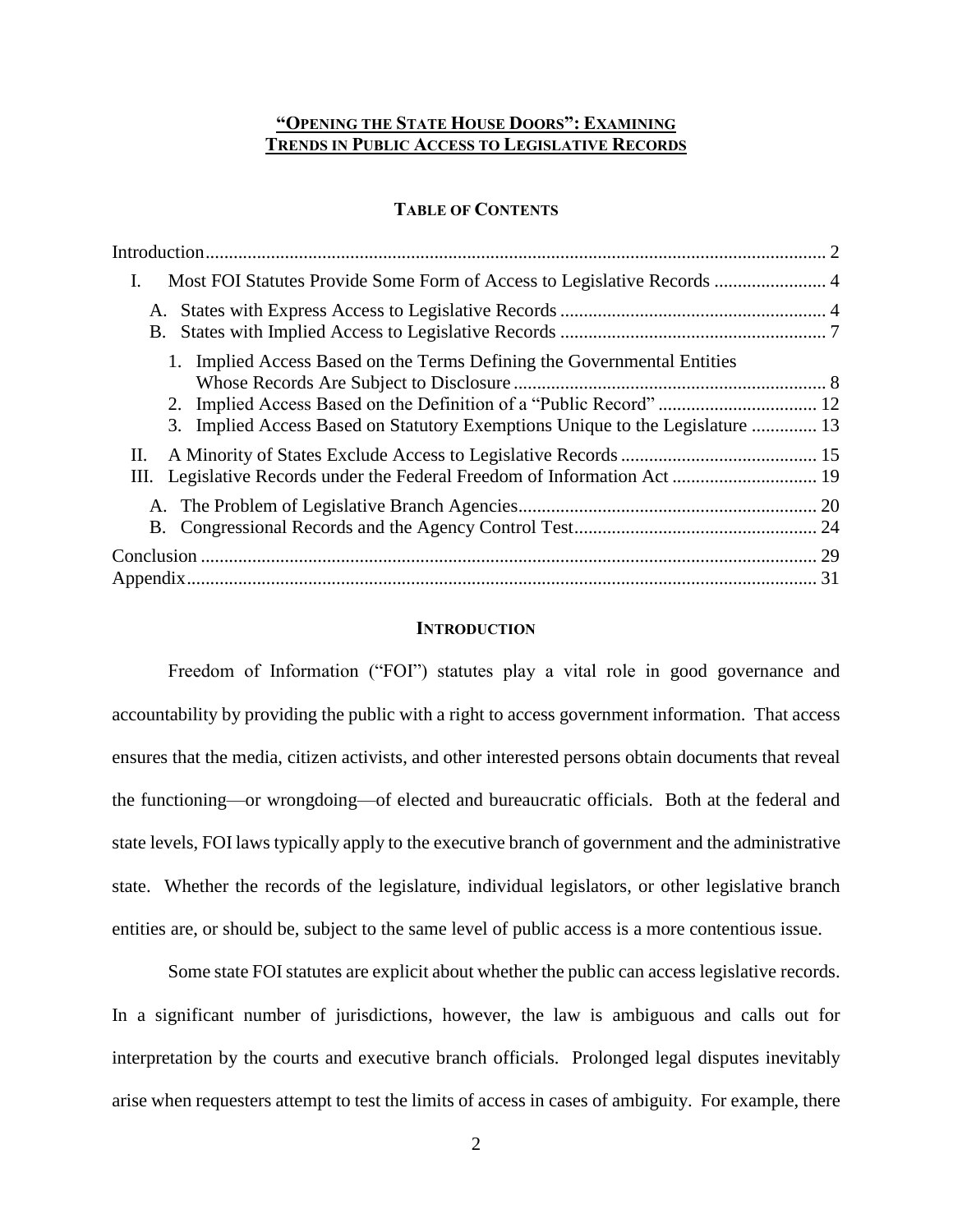are cases currently pending on appeal in both Washington<sup>1</sup> and Georgia<sup>2</sup> that will determine the extent to which legislative records are subject to public disclosure in those states.

Based on a comprehensive survey of state FOI laws, only a small number of states twelve, to be precise—disallow access to legislative records, whether by express statutory language or interpretation of the courts or other state officials. Most other states, by contrast, provide requesters with at least some basic level of access. This access may be provided in explicit terms. But in many jurisdictions, the ability to access legislative records depends on statutory construction and the interpretation of language that only impliedly authorizes requests for records of any "branch," "department," or "authority." Other jurisdictions provide access to legislative records because their laws are organized with reference to certain types of documents rather than certain entities. Interpreting a FOI statute, in those cases, also may involve consideration of broader statutory context and the interplay of other statutory provisions, such as exemptions applicable only to legislative records. Taken together, the data suggest a clear trend of interpreting state FOI laws to resolve ambiguities in favor of public access.

\* \* \*

Section I of this article details the jurisdictions where access to legislative records is either expressly provided for by statute or impliedly recognized by judicial or other legal interpretation. Section II details the minority of jurisdictions where access to legislative records is expressly excluded. Section III extends the paper's analysis to the federal Freedom of Information Act ("FOIA"). Although the FOIA's definition of an "agency" explicitly excludes Congress and has been interpreted to exclude congressional components and individual legislators, the application of the statute to legislative branch agencies is a more complicated matter. This paper describes

<sup>&</sup>lt;sup>1</sup> See infra note [47](#page-10-0) and accompanying text.

<sup>2</sup> *See infra* note[s 92](#page-16-0) [& 97](#page-18-1) and accompanying text.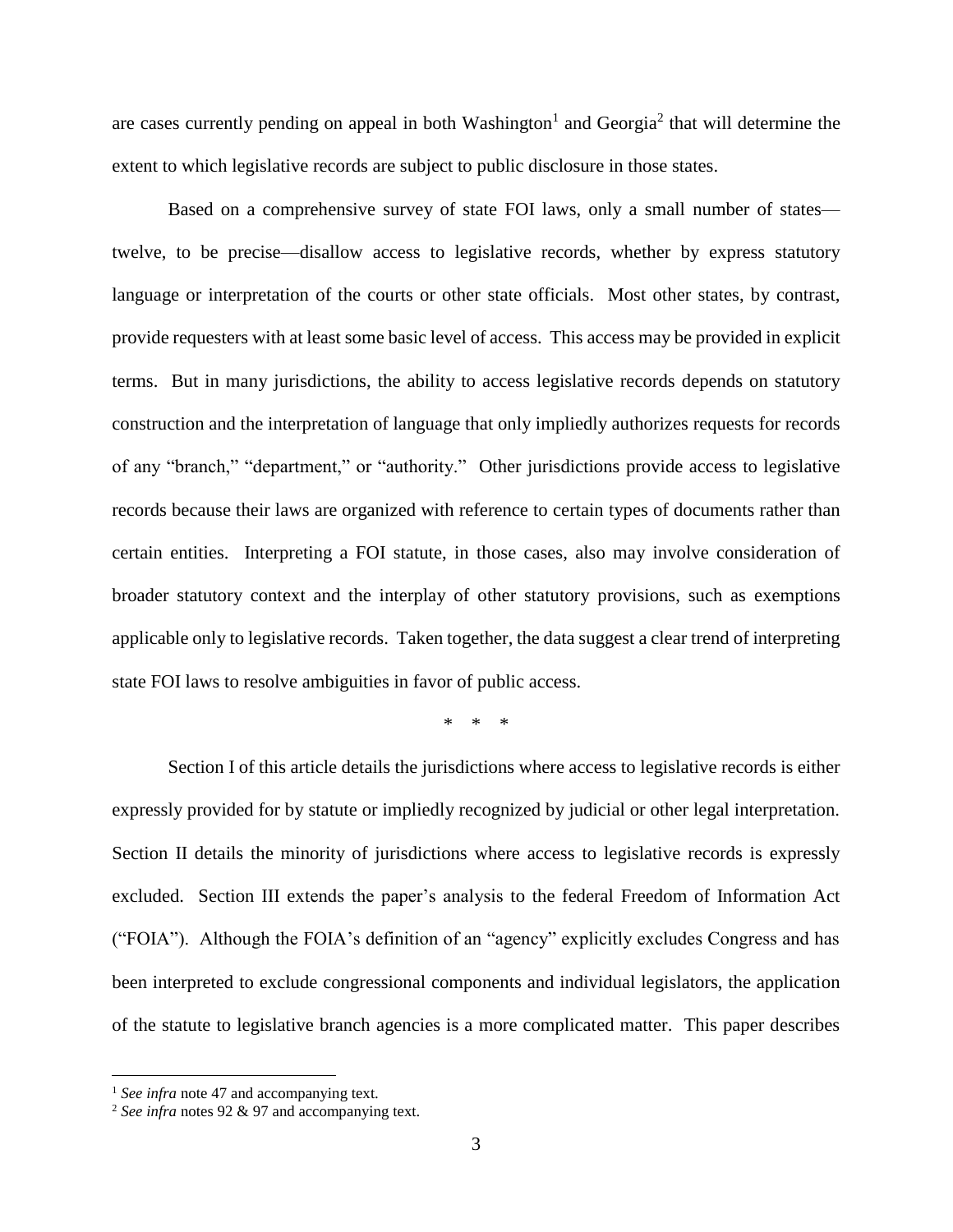the current case law regarding legislative branch agencies, suggests how Congress and the courts may further transparency by subjecting certain legislative agencies to the FOIA, and ends by analyzing the relevant test for "agency control" over legislative branch records that end up under the control of entities subject to the FOIA.

# <span id="page-3-0"></span>**I. MOST FOI STATUTES PROVIDE SOME FORM OF ACCESS TO LEGISLATIVE RECORDS**

Thirty-eight states have adopted FOI statutes that permit requesters to access legislative records.<sup>3</sup> In some states, that access is unrestricted. That is, the type of records subject to the FOI statute varies and may include records maintained by individual legislators, as well as materials created by legislative committees or legislative branch agencies. In other instances, access is more limited. Yet no matter the exact scope of disclosure, there are recognizable trends that reveal how lawmakers deal with the legislative branch in a FOI statute—typically, with express language and how executive officers, such as state attorneys general, and courts tend to resolve cases of ambiguous statutory language.

# **A. States with Express Access to Legislative Records**

 $\overline{a}$ 

<span id="page-3-1"></span>Almost half of all states—or twenty-four—have FOI laws that cover the legislature in explicit terms. There is some diversity in how those states reach that result.<sup>4</sup> In two states, the law focuses on the *nature of the record* subject to disclosure. Under the North Carolina FOI statute, for example, a "public record" is defined broadly to include almost anything "made or received" by an "agency . . . includ[ing] every public office, public officer or official (State or

<sup>&</sup>lt;sup>3</sup> See App. Table 1. For ease of reading, the capitalization of language in statutory references has been changed throughout the article and the appendix. Internal quotation marks and citations also have been omitted.

<sup>4</sup> Florida has enshrined the right of access to legislative records in its state constitution. *See* FLA. CONST. art. I, § 24(a) ("Every person has the right to inspect or copy any public record . . . . This specifically includes the legislative, executive, and judicial branches of government[.]").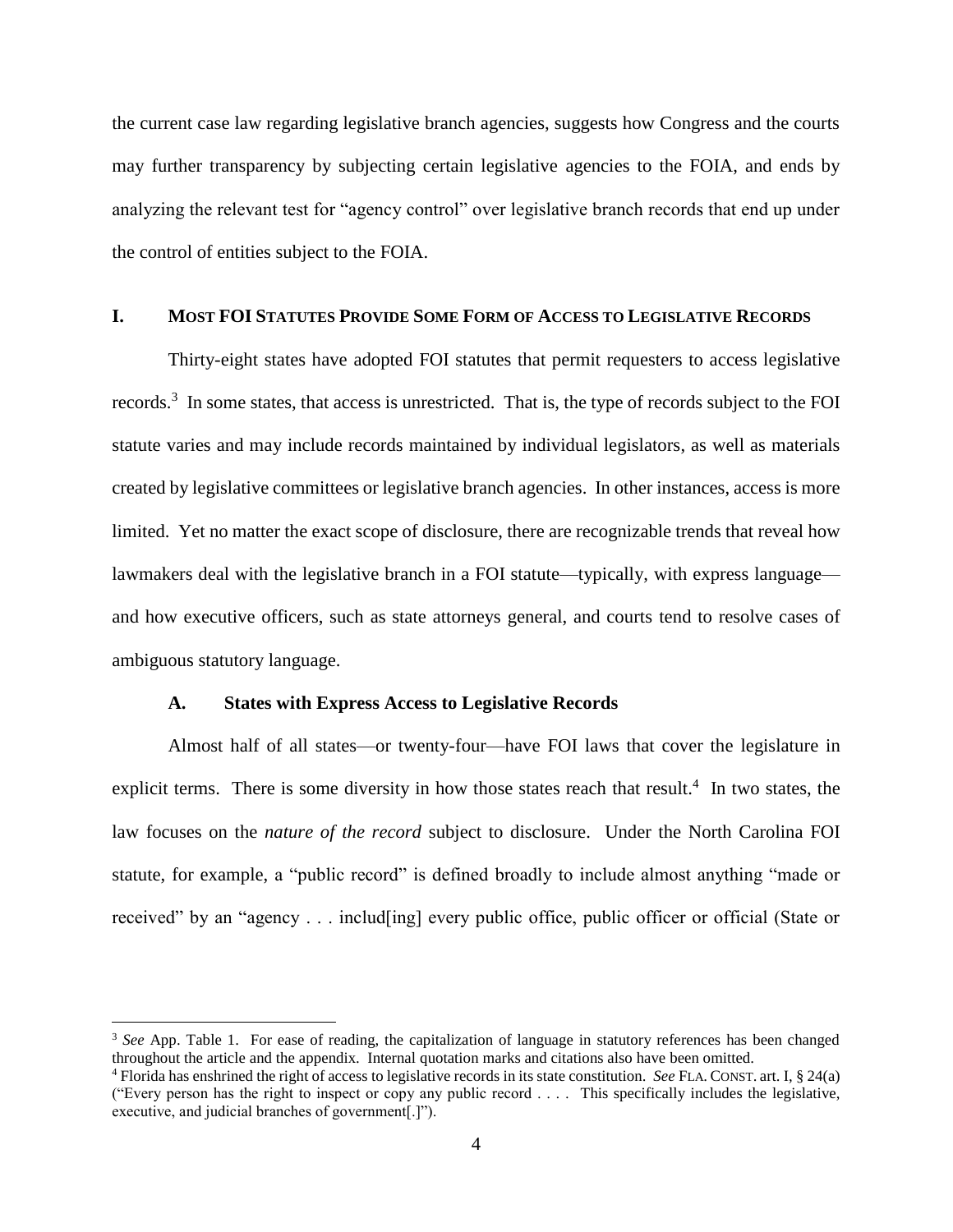local, elected or appointed)[.]"<sup>5</sup> The Colorado FOI statute similarly focuses on the definition of a "public record," which "includes all writings made, maintained, or kept by the state," plus the correspondence of elected officials. 6

Other states focus on the kinds of government entities that must disclose their records upon request, rather than the nature of the records themselves. Nine states have FOI laws that define the term "agency" to include the entire legislative branch.<sup>7</sup> In Connecticut, for example, an "agency means any executive, administrative or legislative office[.]"<sup>8</sup> The Ohio FOI statute includes a similar reference to the entire legislative branch,<sup>9</sup> as does the Montana law.<sup>10</sup>

Although New Jersey defines "agency" broadly to include the legislature, as well as legislative entities "within or created by the Legislative Branch,"<sup>11</sup> certain legislative records are exempt from the regime. Specifically, the New Jersey FOI statute provides a broad exclusion for records, such as constituent correspondence, that belong to individual legislators.<sup>12</sup> Access to records of individual legislators is similarly limited in Pennsylvania, notwithstanding a broad definition of "agency" that includes legislative bodies, including each deliberative house and attendant legislative agencies.<sup>13</sup>

<sup>5</sup> N.C. GEN. STAT. ANN. § 132-1(a).

 $6$  COLO. REV. STAT. ANN. § 24-72-202(6)(a)(I)–(II).

<sup>7</sup> Those states include Connecticut, Idaho, Indiana, Kentucky, Montana, New Jersey, Ohio, Pennsylvania, and Rhode Island.

<sup>8</sup> CONN. GEN. STAT. ANN. § 1-200(1)(A).

<sup>9</sup> OHIO REV. CODE ANN. § 149.011(B) ("State agency includes every department, bureau, board, commission, office, or other organized body established by the constitution and laws of this state for the exercise of any function of state government, including . . . the general assembly [and] any legislative agency[.]").

<sup>&</sup>lt;sup>10</sup> MONT. CODE ANN. § 2-6-1002(10) ("Public agency means the executive, legislative, and judicial branches of Montana state government[.]").

<sup>11</sup> N.J. STAT. ANN. § 47:1A-1.1 ("Public agency or agency means . . . the Legislature . . . and any office, board, bureau, or commission within or created by the Legislative Branch[.]").

<sup>&</sup>lt;sup>12</sup> *See id.* ("A government record shall not include [constituent correspondence and related records or] . . . any memorandum, correspondence, notes, report or other communication prepared by, or for, the specific use of a member of the Legislature in the course of the member's official duties[.]"). The New Jersey Senate Judiciary Committee is currently considering a proposal to broaden this exemption. *See* S.B. 187, 218th Leg., Reg. Sess. (N.J. 2018).

<sup>13</sup> *Compare* 65 PA. STAT. AND CONS. STAT. ANN. § 67.102 *with Uniontown Newspapers, Inc. v. Roberts*, 576 Pa. 231, 239 (Pa. 2003) ("Any right of access under the common law was supplanted when the General Assembly defined the term 'agency'; it did not include *members* of the General Assembly. To conclude such access exists would be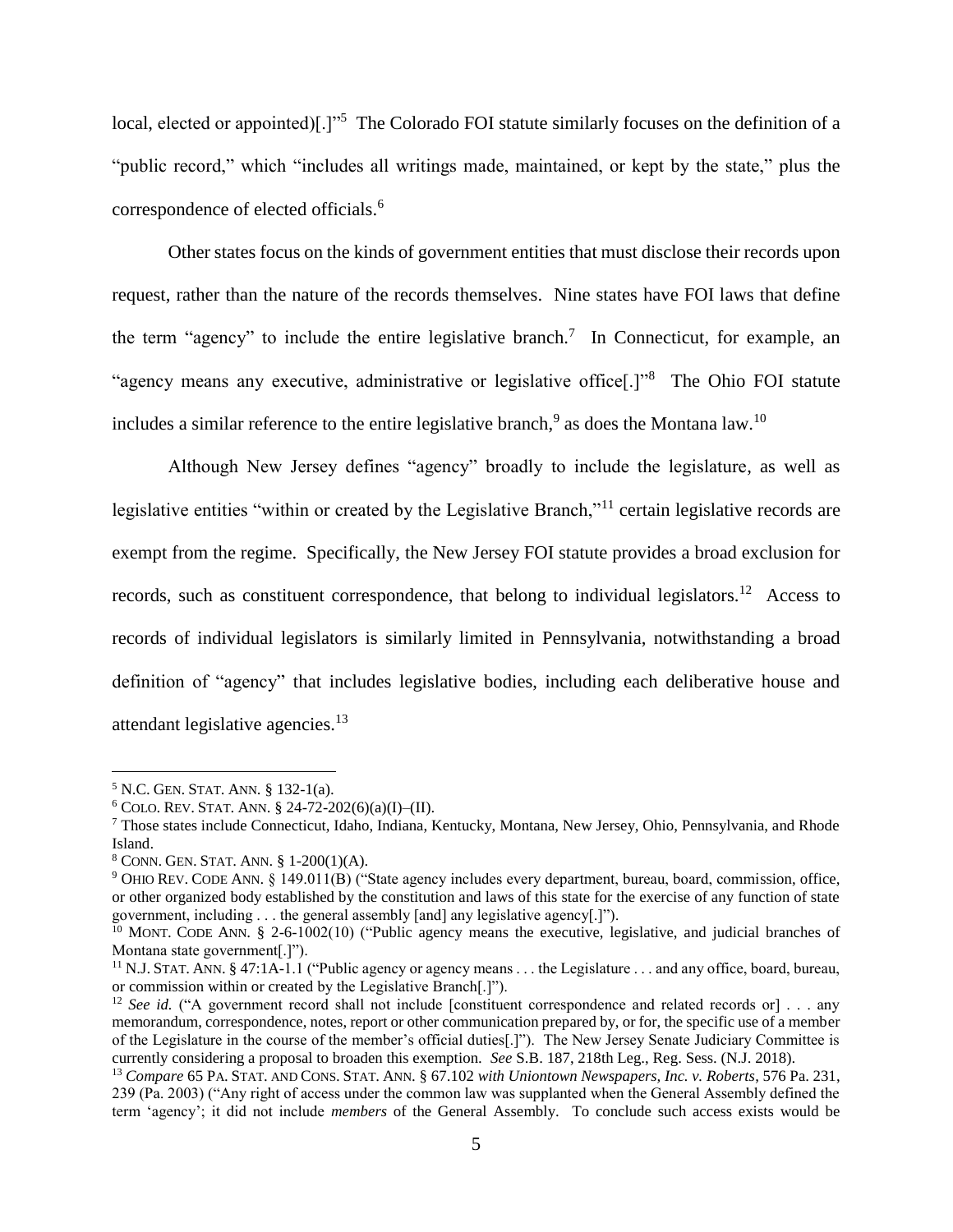Indiana is another state where, despite an expansive definition of "agency," the application of the FOI statute is complicated by other statutory provisions and judicial precedent. Under the Indiana FOI law, a "[p]ublic agency . . . means . . . [a]ny [entity] exercising any part of the executive, administrative, judicial, or legislative power of the state."<sup>14</sup> Courts have recognized the breadth of this definition.<sup>15</sup> At the same time, they have refused to adjudicate disputes over legislative determinations on the withholding of exempt work product.<sup>16</sup> That refusal is premised on a theory of separation of powers, as well as the deference afforded to public agencies in making certain redactions.<sup>17</sup> Nevertheless, the Indiana courts also have refused to rely on constitutional grounds to invalidate the broad definition of a "public agency." In the context of the executive branch, for example, the Indiana Court of Appeals only recently rejected then-Governor Mike Pence's argument that a lawsuit challenging his refusal to disclose public records was a nonjusticiable question; the court characterized the Governor's position as "render[ing] [the FOI statute] meaningless."<sup>18</sup> Similar reasoning presumably should apply to the legislative branch.

Twelve state FOI laws include legislative records by referring to legislative "departments," "bodies," "committees," or "entities" when defining the set of "public" or "governmental bodies"

tantamount to rewriting the definition of 'agency' in the Act."). In other contexts, courts have more carefully considered whether records created by individual legislators may be still subject to disclosure. *See, e.g.*, *Parsons v. Penn. Higher Educ. Assistance Agency*, 910 A.2d 177, 187–88 (Pa. Commw. Ct. 2006) (rejecting argument that "official records of the acts of legislator members of . . . an independent administrative agency" were "legislative records" exempt from disclosure).

<sup>&</sup>lt;sup>14</sup> IND. CODE ANN. § 5-14-3-2(q)(1).

<sup>15</sup> *See, e.g.*, *Citizens Action Coal. v. Koch*, 51 N.E.3d 236, 243 (Ind. 2016) ("The general question of whether [the state FOI statute] applies to the Indiana General Assembly and its members is justiciable, and we hold that [it] does apply."); *id.* at 242 ("[T]he General Assembly and its members constitute a 'public agency[.]'").

<sup>&</sup>lt;sup>16</sup> See id. at 242 ("[O]nly the General Assembly can properly define what work product may be produced while engaging in its constitutionally provided duties. Thus, defining work product falls squarely within a 'core legislative function.' . . . Since the General Assembly and its members constitute a 'public agency,' the statute itself expressly reserves to the General Assembly the discretion to disclosure or not to disclose its work product.").

<sup>17</sup> *See, e.g.*, *State ex rel. Masariu v. Marion Superior Court No. 1*, 621 N.E.2d 1097, 1098 (Ind. 1993).

<sup>18</sup> *See Groth v. Pence*, 67 N.E.3d 1104, 1115 (Ind. Ct. App. 2017) ("[T]he Governor does not assert a particular statutory exemption . . . but, rather, makes a categorical claim of executive privilege from disclosure of his public records . . . . The Governor's argument would, in effect render [the FOI statute] as meaningless as applied to him and his staff. [The law] does not provide for any such absolute privilege, and the separation of powers doctrine does not require it.").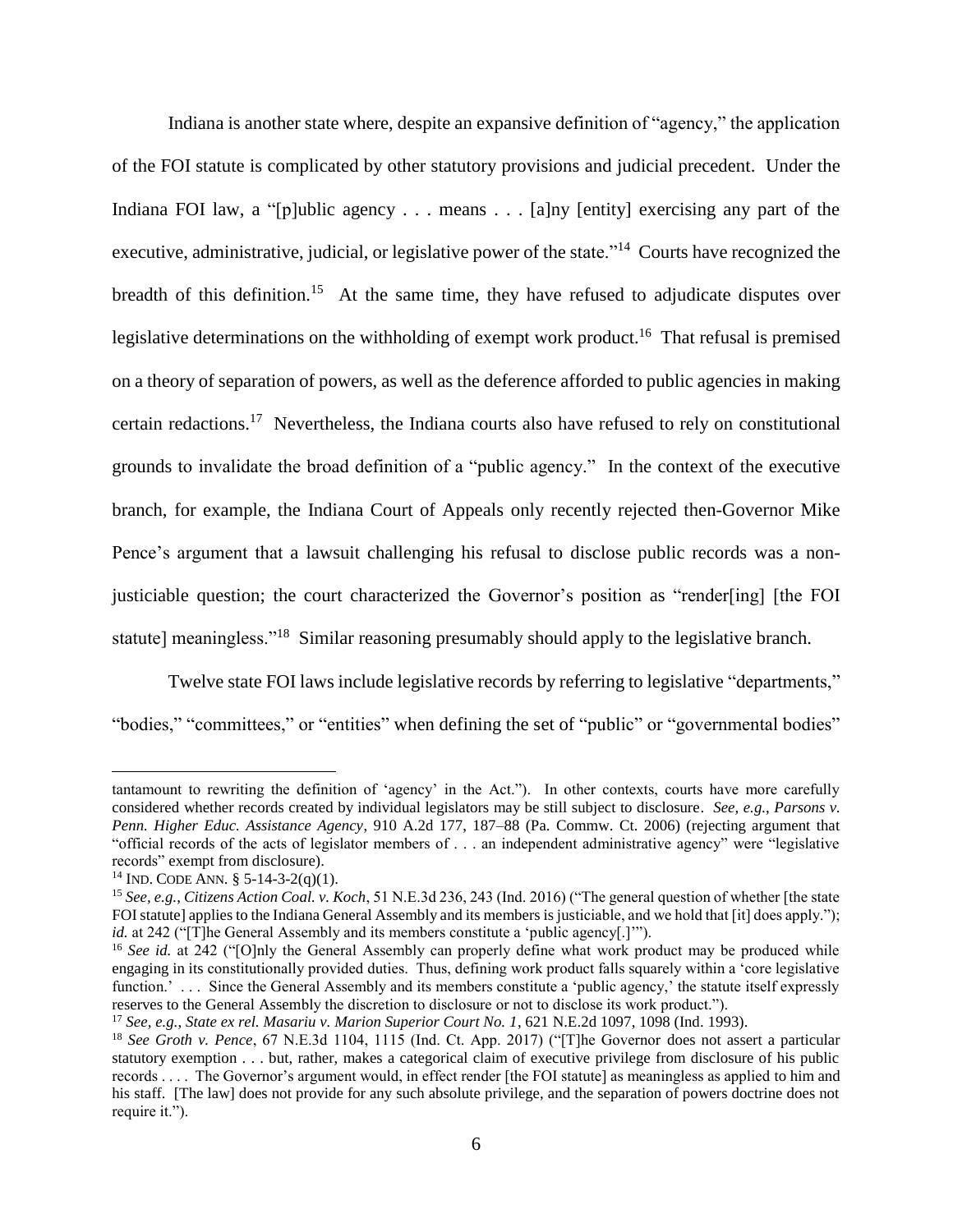and "entities" whose records are subject to disclosure.<sup>19</sup> Thus, in New Hampshire, a "public body means any . . . legislative body, governing body, . . . or authority[.]"<sup>20</sup> In Nevada, a "governmental entity" includes "an elected or appointed officer of th[e] State[.]"<sup>21</sup>

Once again, even in cases of ostensibly clear statutory direction, there can be disagreement over the exact scope of the law. The Michigan FOI Act, for example, expressly covers any "agency, board, commission, or council in the legislative branch."<sup>22</sup> But the state's Attorney General has relied on legislative history to interpret this provision to exclude individual legislators.<sup>23</sup> The original version of the Michigan FOI, as introduced, included the term "legislator" in the same provision that referenced other legislative entities. The "intentional deletion" of that word, the Attorney General reasoned, "demonstrate[d] beyond peradventure the legislative intent . . . to exclude a state legislator from the definition of a 'public body."<sup>24</sup> That interpretation has neither been widely litigated nor received much legislative attention. Still, there is a pending bill in the Michigan House of Representatives that could significantly alter the scope of the FOI statute by excluding "an[y] entity in the legislative branch" from the definition of a "*public body.*"<sup>25</sup>

# <span id="page-6-0"></span>**B.** S**tates with Implied Access to Legislative Records**

<sup>19</sup> Those states include Alabama, Delaware, Illinois, Michigan, Missouri, Nevada, New Hampshire, New Mexico, Texas, Utah, Virginia, and West Virginia.

<sup>&</sup>lt;sup>20</sup> N.H. REV. STAT. ANN. § 91-A:1-a(VI)(d). References to the legislature were only added to the New Hampshire FOI statute in 2008. Previously, courts had held that the Right-to-Know law did not apply to the legislature. *See, e.g.*, *Hughes v. Speaker of the N.H. House of Representatives*, 876 A.2d 736, 744–47 (N.H. 2005). The status of individual legislators' records is still undecided. *See generally* N.H. Att'y Gen. Op. No. 11-01 (June 29, 2011).

<sup>21</sup> NEV. REV. STAT. ANN. § 239.005(5)(a).

 $22$  MICH. COMP. LAWS ANN. § 15.232(h)(ii).

<sup>23</sup> *See* Mich. Att'y Gen. Op. No. 6390 (Sept. 26, 1986).

<sup>24</sup> *Id.*

<sup>25</sup> H.B. 4008, 100th Leg., Reg. Sess. (Mich. 2019).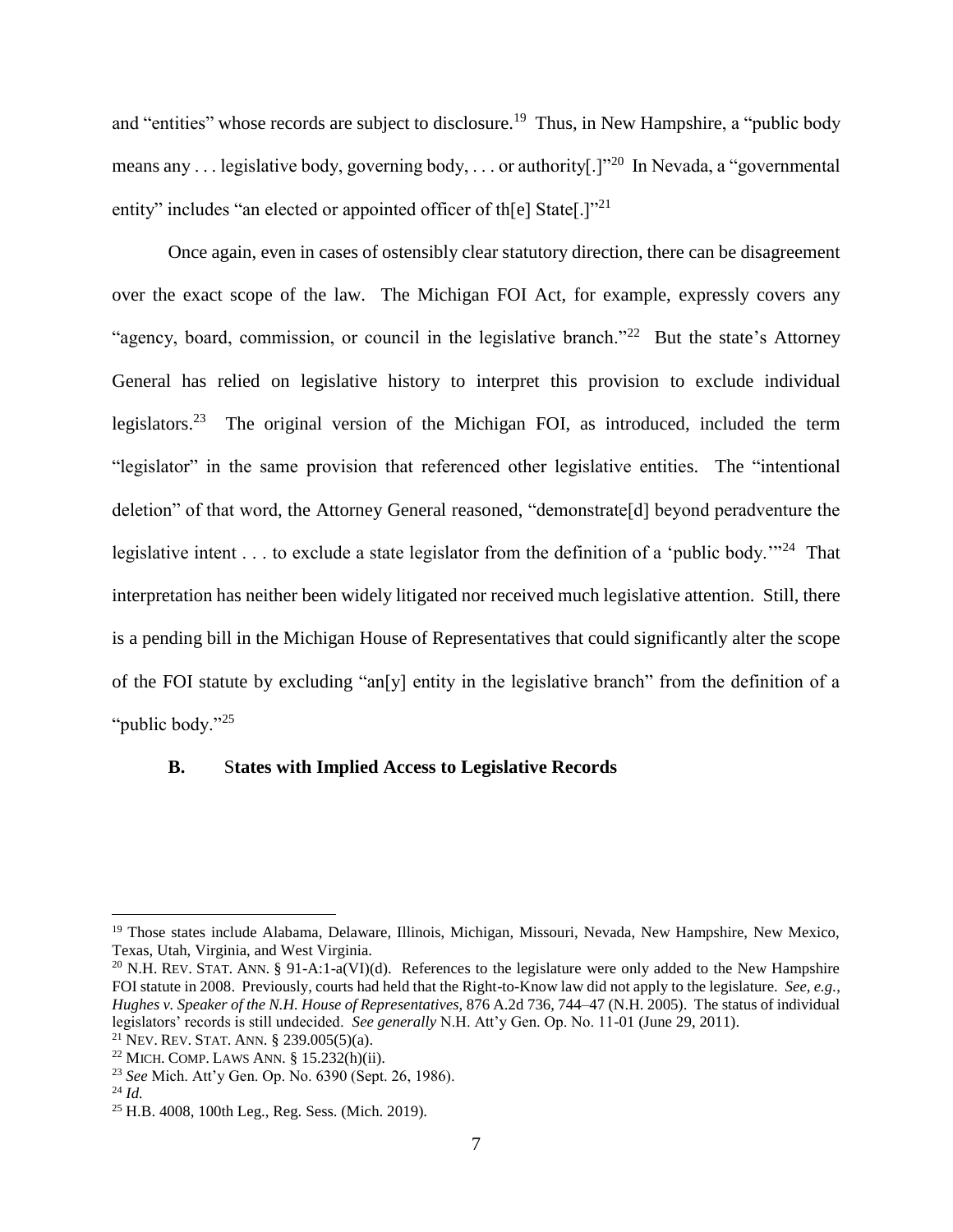Fourteen states have promulgated open records laws that only impliedly grant access to legislative records.<sup>26</sup> These states have FOI statutes that lack provisions expressly addressing the legislature, legislative agencies, or individual members; instead, they contain other terms or provisions that have been interpreted by the courts and responsible executive officials to provide access to legislative records. They can be grouped into three general categories.

# 1. *Implied Access Based on the Terms Defining the Governmental Entities Whose Records Are Subject to Disclosure*

<span id="page-7-0"></span>In nine states, the relevant FOI statute covers the legislature, or certain legislative offices, based on an interpretation of the terms defining which governmental entities' records are subject to disclosure. Six of those nine states have open records laws that cover the legislature by use of the term "branch" (*i.e.*, the legislative branch of government). Although the term "branch" can be ambiguous on its own, in these states, any ambiguity has been resolved in favor of public access.

In Arizona, for example, "public records and other matters in the custody of any officer shall be open to inspection by any person[.] $v^{27}$  The term "officer," in turn, means "any person elected or appointed to hold any elective or appointive office of any public body[.] $1^{28}$  And the term "public body" covers the "state, any county, city, [*etc.*] . . . [and] any branch, department, [etc.] . . . of the foregoing."<sup>29</sup> The Arizona Attorney General has read these definitions in concert and concluded "that every legislator is an 'officer' and that the Legislature and the houses therefore constitute a branch or department of State Government, and, therefore, is a 'public body' under the public records statutes."<sup>30</sup>

<sup>26</sup> *See* App. Tables 2–4.

<sup>27</sup> ARIZ. REV. STAT. ANN. § 39-121.

 $^{28}$  *Id.* § 39-121.01(A)(1).

<sup>29</sup> *Id.* § 39-121.01(A)(2).

<sup>30</sup> Ariz. Att'y Gen. Op. 78-76 at 2 (Apr. 18, 1978).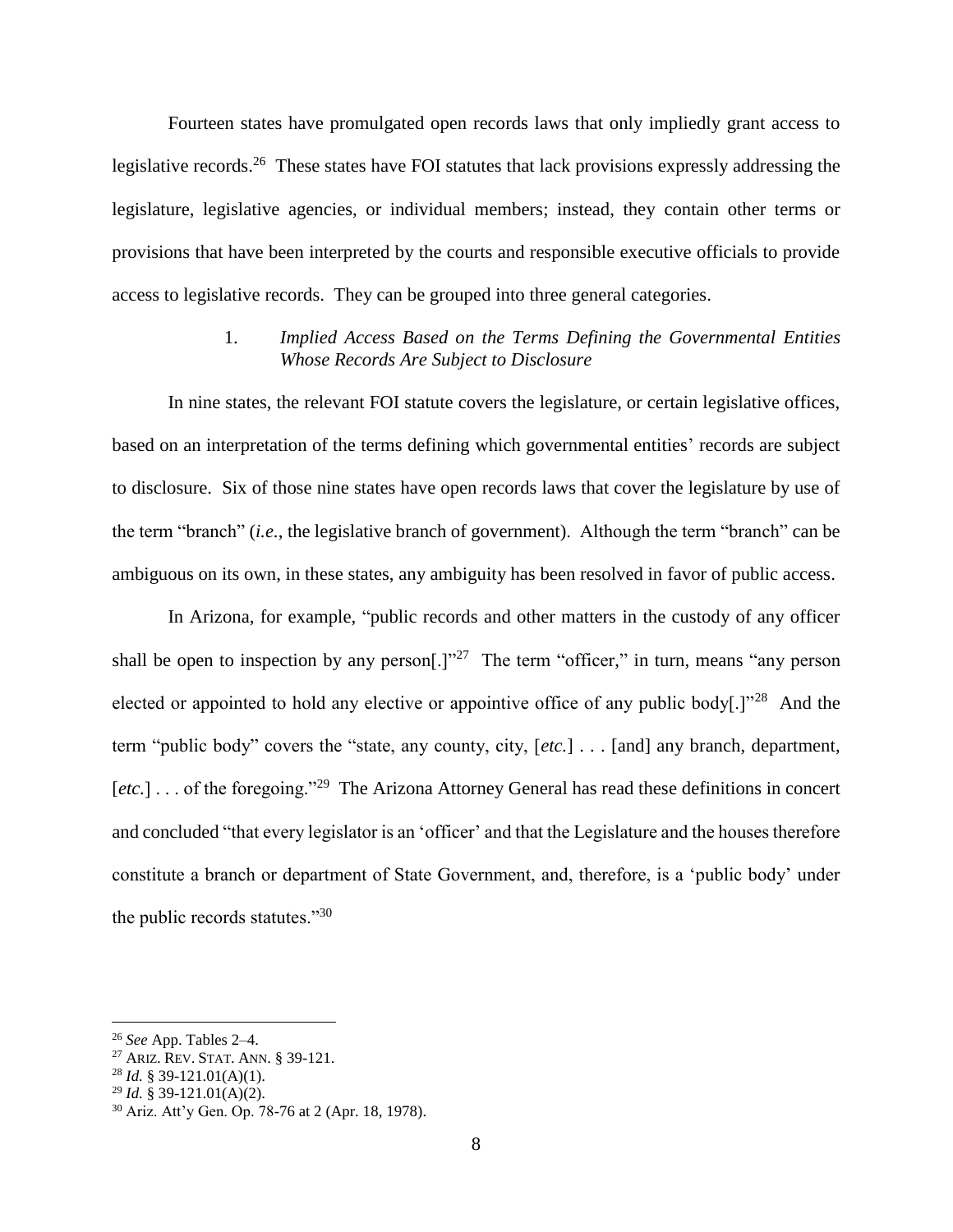Other states employing the term "branch" have reached a similar conclusion. In Vermont, a "public agency or agency means any agency, board, department, commission, committee, branch, instrumentality, or authority of the State<sup>[1]</sup><sup>31</sup> The Vermont Supreme Court has determined that this definition applies to the Governor with reasoning that is equally applicable to the legislature: In *Herald Ass'n, Inc. v. Dean*, the court wrote that it "is hardly disputable that the Office of the Governor of the State of Vermont is a 'branch, instrumentality or authority of the State."<sup>32</sup> "Because the Governor is an 'agency' ... any paper or document 'produced or acquired' during the course of the Governor's business is a public record subject to disclosure[.]"<sup>33</sup>

<span id="page-8-1"></span>The interpretation of the term "branch" in the Nebraska Public Records Law to cover the legislature is supported by an explicit exemption for records belonging to individual legislators, namely, "correspondence, memoranda, and records of telephone calls related to the performance of duties by a member of the Legislature in whatever form."<sup>34</sup> An indefinitely postponed bill from the previous session of the legislature, which would have exempted audio and video recordings of legislative proceedings, may add further support to this interpretation, at least to the extent it illustrates how some legislators interpret the  $law<sup>35</sup>$ . The three remaining states that cover the legislature by using the term "branch" include Iowa,  $36$  Louisiana,  $37$  and South Dakota.  $38$ 

<span id="page-8-2"></span><span id="page-8-0"></span>Another three states—North Dakota, Washington, and Wisconsin—cover their legislatures based on the interpretation of other statutory terms. In North Dakota, "all records of a public entity

 $31$  VT. STAT. ANN. tit. 1, § 317(a)(2) (emphasis added).

<sup>32</sup> 816 A.2d 469, 473 (Vt. 2002) (citing, *inter alia*, VT. CONST. ch. II, § 1).

<sup>33</sup> *Id.*

<sup>34</sup> NEB. REV. STAT. ANN. § 84-712-05(12).

<sup>35</sup> *See* L.B. 1018, 105th Leg., 2d Sess. (Neb. 2018).

<sup>36</sup> IOWA CODE ANN. § 22.1(1).

 $37$  LA. STAT. ANN. § 44:1(A)(1), (3).

<sup>38</sup> In South Dakota, the legislature has explicitly excluded the judicial branch from the state's Sunshine Law. *See* S.D. CODIFIED LAWS § 1-27-1.12.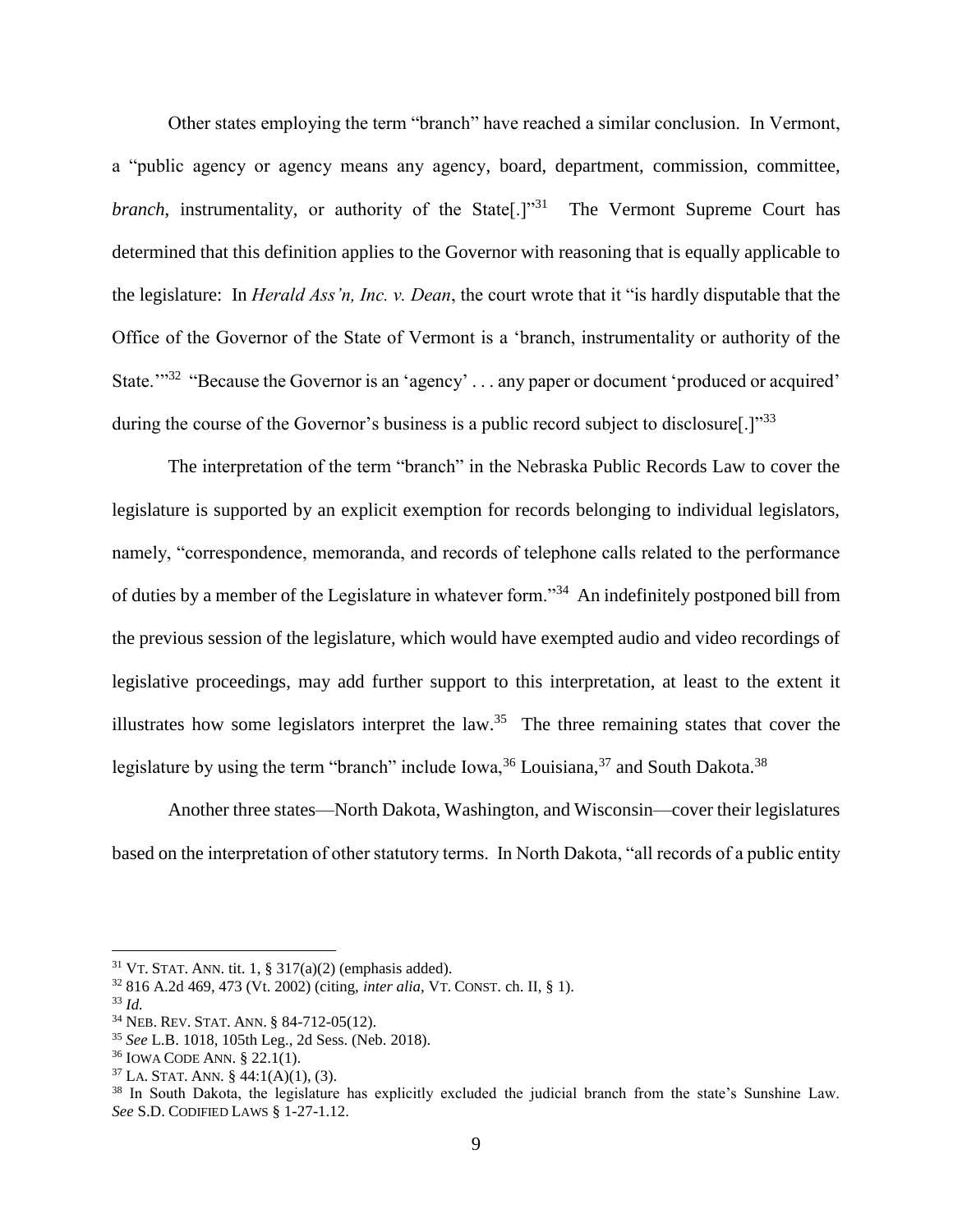are public records" open to inspection.<sup>39</sup> The code defines a "public entity" as any "public or governmental bodies, boards, bureaus, commissions, or agencies of the state, including any entity created or recognized by the Constitution of North Dakota, state statute, or executive order[.]"<sup>40</sup> As an entity created by the state constitution, the legislature qualifies as a "public entity." That conclusion is supported, moreover, by an explicit exemption for certain legislative materials; records of the "legislative council, the legislative management, the legislative assembly, the house of representatives, the senate, or a member of the legislative assembly" may be withheld, if they are purely personal, legislative council work product, or if they reveal private communications of a member of the assembly.<sup>41</sup> This exemption would not make sense if the legislature, as a whole, were not covered by the FOI statute. Indeed, the North Dakota Attorney General's Office has adopted exactly that understanding.<sup>42</sup> The North Dakota FOI law also details how a "record" subject to disclosure cannot "include records in the possession of a court," a carve-out that does not extend to the legislature.<sup>43</sup>

<span id="page-9-1"></span><span id="page-9-0"></span>Under the Washington Public Records Act, each "state agency" must provide the public with access to records. The Act defines a "state agency [to] include<sup>[]</sup> every state office, department, division, bureau, board, commission, or other state agency."<sup>44</sup> Although this language does not explicitly include or exclude the legislature, an examination of other statutory definitions, including some outside of the Public Records Act, reveals that at least *some* legislative offices must be covered. For example, a "state office," which is part of the definition of a "state agency,"

<sup>39</sup> N.D. CENT. CODE ANN. § 44-04-18(1).

 $^{40}$  *Id.* § 44-04-17.1(13)(a).

<sup>41</sup> *Id.* § 44-04-18.6.

<sup>42</sup> *See* STATE & LOCAL GOV'T DIV., OFFICE OF ATT'Y GEN., N.D., OPEN RECORDS MANUAL at 37 (2017), *available at* http://bit.ly/2zIV9e4 (affirming application of open records law to legislature and discussing exemptions).

 $^{43}$  N.D. CENT. CODE ANN. § 44-04-17.1(16) ("Record  $\dots$  does not include records in the possession of a court of this state."); *cf. supra* note [38](#page-8-0) (discussing similar provision in South Dakota).

<sup>44</sup> WASH. REV. CODE ANN. § 42.56.010(1).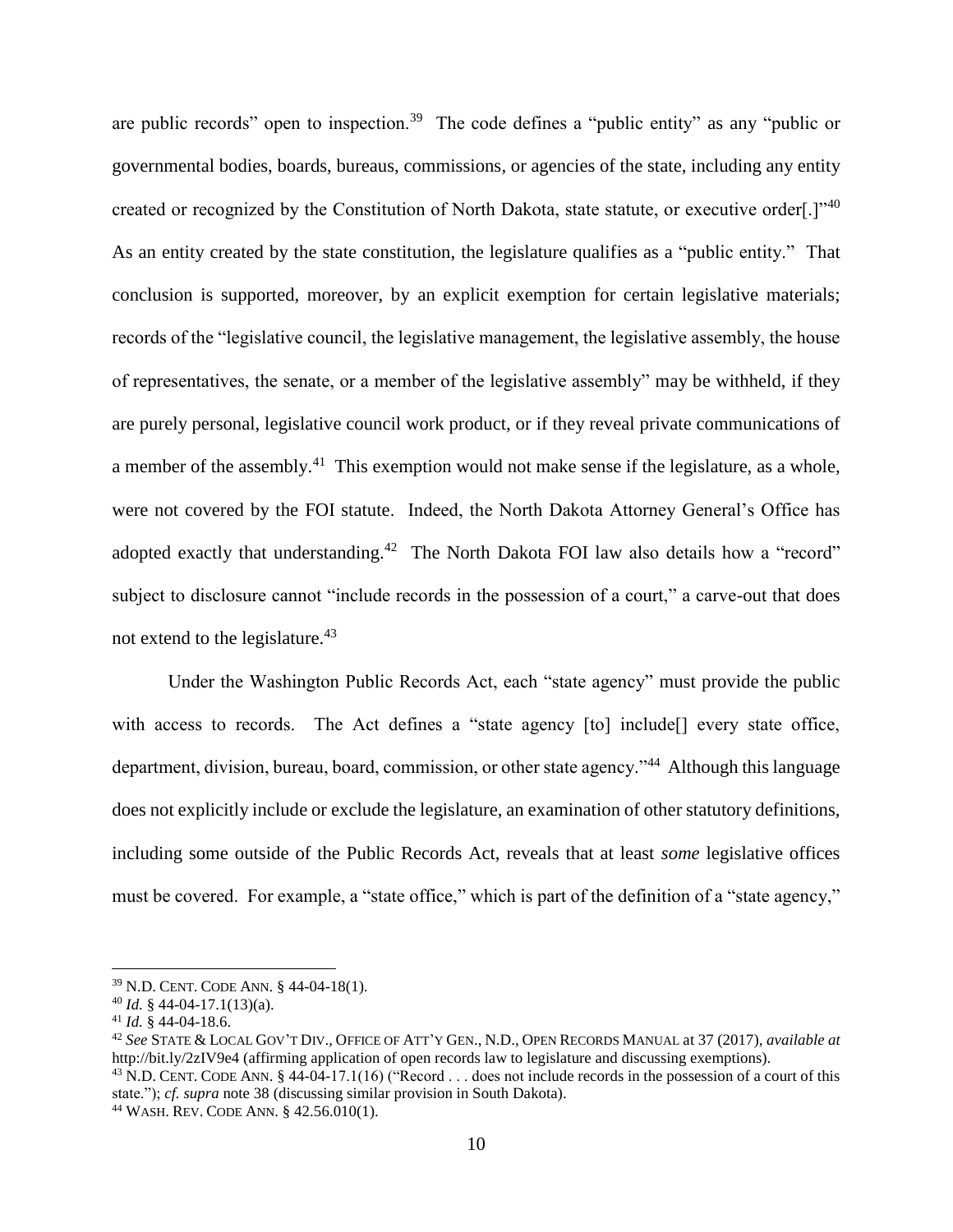<span id="page-10-0"></span>includes a "state legislative office."<sup>45</sup> That office, in turn, includes the "office of a member" of the legislature.<sup>46</sup> At least one state court accepted that reading when it held that "the plain meaning of the Public Records Act defines the offices of all state senators and representatives to be 'agencies' subject to the customary disclosure requirements[ $.$ ]<sup>47</sup> The court also explained that the Public Records Act covered certain records from two non-member legislative offices—the Secretary of the Senate and the Office of the Chief Clerk for the House of Representatives—based on the Act's definition of a "public record."<sup>48</sup>

Finally, in Wisconsin, a "requester has a right to inspect any record,"<sup>49</sup> which is defined as "any material . . . that has been created or is being kept by an authority."<sup>50</sup> An "authority," in turn, is defined as anyone "having custody of a record [including,] [an] elective official[.]"<sup>51</sup> The legislature is covered because it is made up of "elective officials," as confirmed by the courts. While requiring a state senator to disclose emails, for example, the Wisconsin Court of Appeals "observe[d] that the legislature wrote the open records law to apply to 'elected official[s]' generally, without any special exception for individual state legislators or houses of the legislature[.] $"52$ 

<sup>45</sup> *Id.* § 42.17A.005(49).

<sup>46</sup> *Id.* § 42.17A.005(33).

<sup>47</sup> *Associated Press v. Wash. State Legislature*, No. 17-2-04986-34, slip op. at 10 (Wash. Thurston Cty. Sup. Ct. Jan. 19, 2018). This case is on appeal to the state Supreme Court. *See Accepted Cases*, WASH. SUP. CT., http://bit.ly/2oZfB5Q (last visited Mar. 18, 2019). A search of the Court's docket reflects that the parties have briefed the questions presented, and a hearing is scheduled for June 11, 2019. *See* Docket No. 95441-1, *Court Briefs*, WASH. SUP. CT., http://bit.ly/2tX40Xj (last visited Mar. 18, 2019). Efforts in the previous legislative session to revise the FOI law to restrict access to legislative records failed. *See* S.B. 6617, 65th Leg., Reg. Sess. (Wash. 2018); *see also*  Joseph O'Sullivan, *Gov. Inslee vetoes Legislature's controversial public-records bill*, SEATTLE TIMES (Mar. 1, 2018), http://bit.ly/2QnpZAK ("The veto marks a stunning turnaround since . . . legislators voted overwhelmingly to pass the bill that would have exempted the Legislature from the Public Records Act."). Renewed legislative efforts are now underway to explicitly cover the legislature under the FOI law while adding a "permanent exemption" for records revealing its deliberative process. *See* S.B. 5784, 66th Leg., Reg. Sess. (Wash. 2019); Jessie Gomez, *Washington state to see second bill extending public records act to legislators*, MUCKROCK (Feb. 8, 2019), http://bit.ly/2EQA7hU. <sup>48</sup> *Associated Press*, slip op. at 11–12; *see also* WASH. REV. CODE ANN. § 45.26.010(3).

<sup>49</sup> WIS. STAT. ANN. § 19.35(1).

<sup>50</sup> *Id.* § 19.32(2).

<sup>51</sup> *Id.* § 19.32(1).

<sup>52</sup> *John K. MacIver Inst. for Pub. Policy, Inc. v. Erpenback*, 848 N.W.2d 862, 866 (Wis. Ct. App. 2014).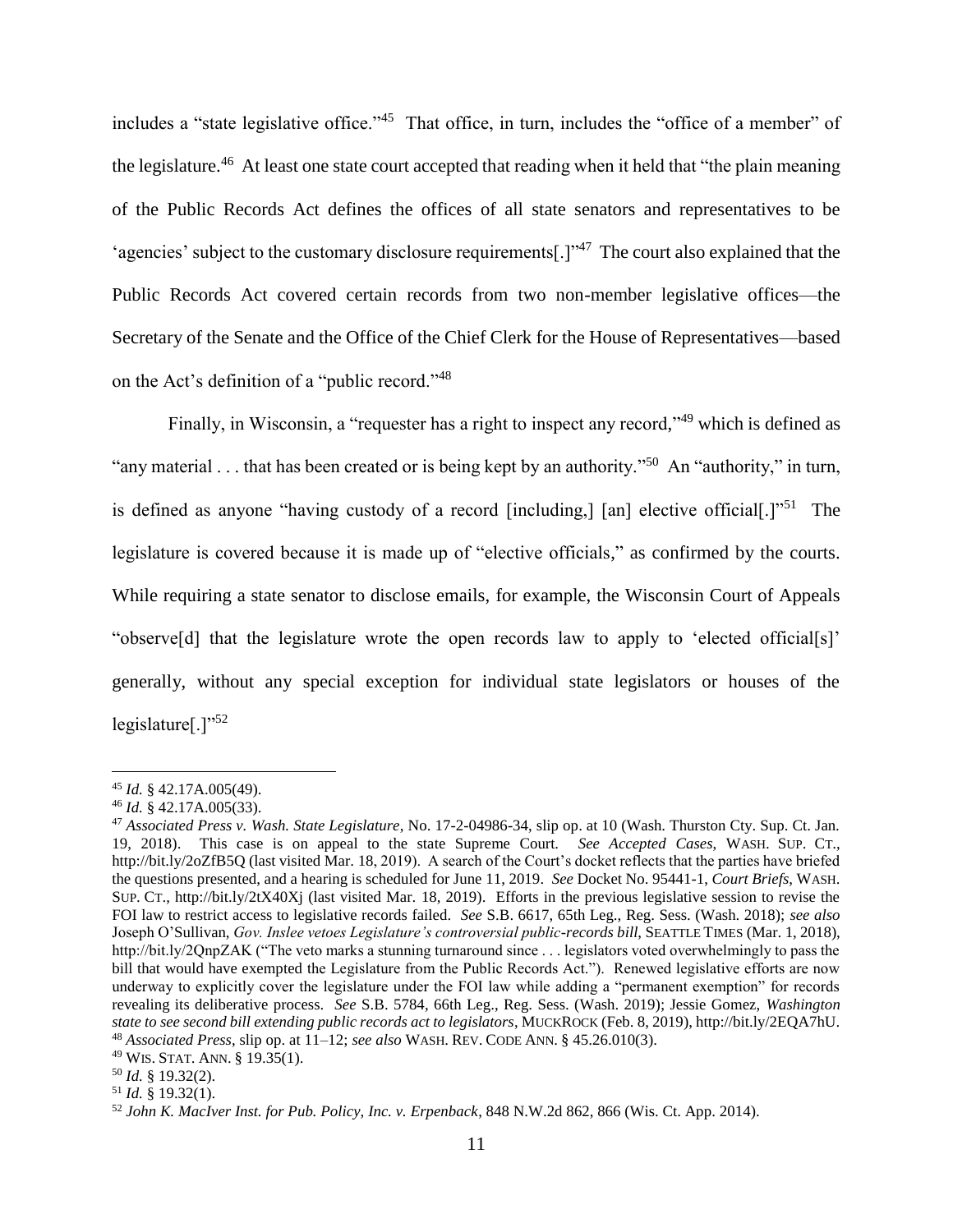# 2. *Implied Access Based on the Definition of a "Public Record"*

<span id="page-11-0"></span>In two states, the relevant analysis turns on the type of record at issue, rather than the entities covered by the open records law. The Maryland Public Information Act, for example, provides access to "public record[s]," a term that includes "any documentary material that is made [or received] by a unit or instrumentality of the State . . . in connection with the transaction of public business[.]"<sup>53</sup> The Maryland Court of Appeals has held that the "Act applies to 'public records,' not 'agency records.'"<sup>54</sup> Thus, "[t]he coverage of the Act is dependent upon the scope of the term 'public records,' and not upon whether the governmental entity holding the records is an 'agency' rather than some other type of governmental entity."<sup>55</sup> The Maryland Attorney General also has determined that the Act "covers virtually all public agencies or officials in the State . . . includ[ing] all branches of State government – legislative, judicial, and executive . . . [although] [t]he Maryland courts have not definitively addressed the status of records of individual legislators, many of which are covered by constitutional privileges."<sup>56</sup>

The Tennessee Public Records Act similarly provides access to "all documents, papers, letters . . . or other material . . . made or received pursuant to law or ordinance or in connection with the transaction of official business by any governmental entity[ $\cdot$ ]<sup>"57</sup> Because the statute does not provide a definition of "governmental entity," courts have focused on whether the information at issue was made or received while transacting "official business."<sup>58</sup> The Tennessee Office of the Attorney General, for its part, has advised that "[a]ny [state legislator's] e-mail that meets this

 $53$  MD. CODE ANN., GEN. PROVIS. § 4-101(j)(1)(i).

<sup>54</sup> *Office of Governor v. Wash. Post Co.*, 759 A.2d 249, 257 (Md. 2000).

<sup>55</sup> *Id.*

<sup>56</sup> OFFICE OF THE ATT'Y GEN., MD., MARYLAND PUBLIC INFORMATION ACT MANUAL at 1-2, 1-4 (2015), *available at*  http://bit.ly/2ietGta.

<sup>&</sup>lt;sup>57</sup> TENN. CODE ANN. § 10-7-503(a)(1)(A)(i).

<sup>58</sup> *See, e.g.*, *Griffin v. City of Knoxville*, 821 S.W.2d 921, 924 (Tenn. 1991) (holding that a state representative's handwritten notes were public records because they "were received by the Knoxville Police Department in connection with the transaction of official business.").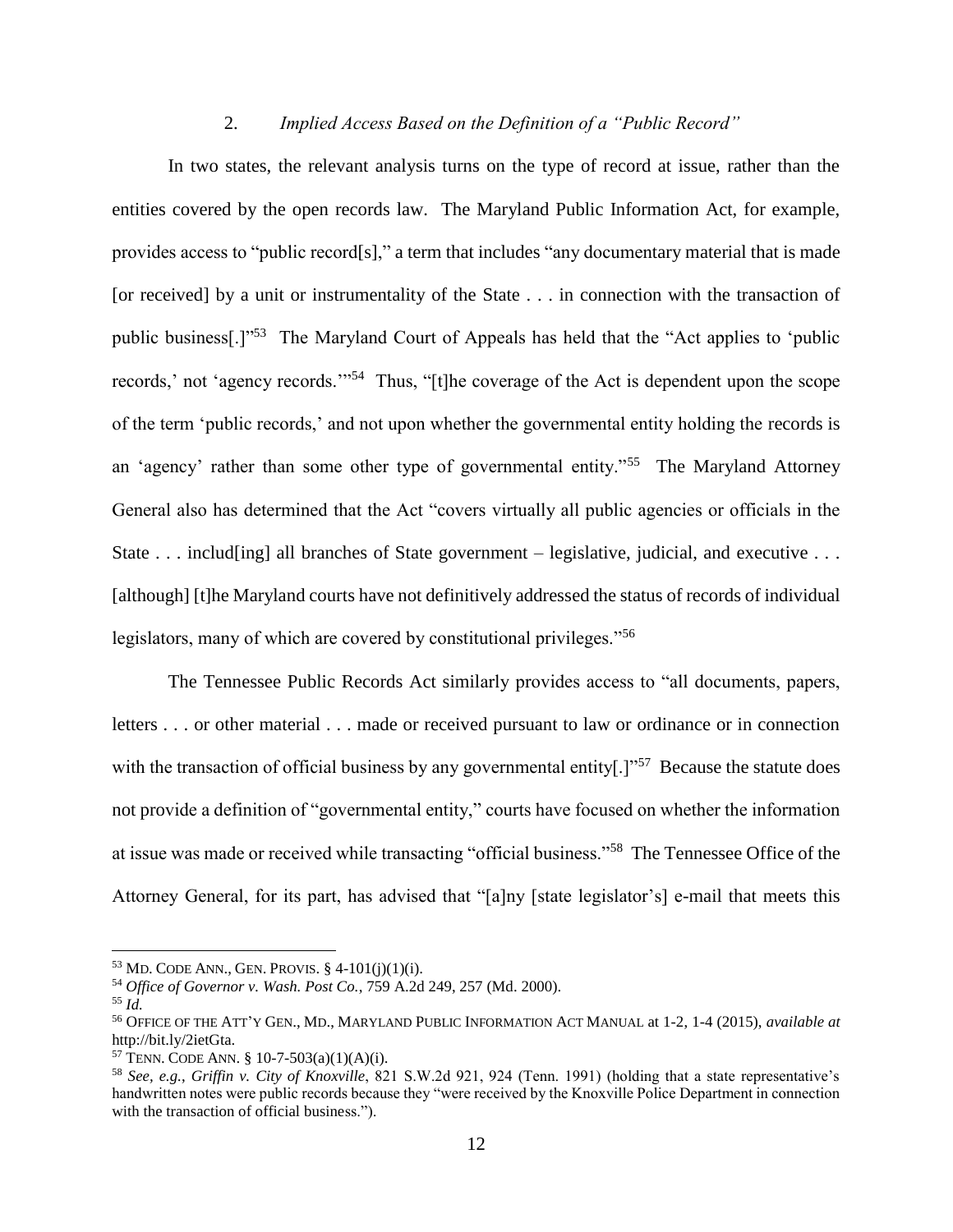definition, therefore, would be a public record subject to public inspection under the statute, unless otherwise provided by state law."<sup>59</sup> The Tennessee FOI statute also provides specific exemptions for certain legislative records, thereby strengthening the conclusion that the legislature, as a whole, is covered by the open records  $law<sup>60</sup>$ 

# <span id="page-12-1"></span>3. *Implied Access Based on Statutory Exemptions Unique to the Legislature*

<span id="page-12-0"></span>In states where an open records law does not explicitly cover the legislature, references to other provisions in the FOI statute can provide helpful guidance in interpreting the law. In at least six states, the presence of exemptions for certain—but not all—legislative records counsels in favor of determining that the legislature is covered by the open records law.

In South Carolina, "a person has a right to inspect, copy, or receive . . . any public record of a public body[.]"<sup>61</sup> A "public body" includes "any department of the State, . . . any state board, commission, agency, and authority, any public or governmental body, . . . or any organization, corporation, or agency supported in whole or in part by public funds or expending public funds[.]"<sup>62</sup> Although this language by itself does not explicitly include or exclude the legislature, the available exemptions set forth in the FOI law counsel that the legislature is covered.<sup>63</sup> These exemptions, applying to only a specific set of documents, would be superfluous if the legislature or, at least, the offices of individual legislators—were not considered a "public body." Pending legislation that would expand the scope of the legislative exemption to include more deliberative work product further reinforces the point.<sup>64</sup> Relatedly, the South Carolina Attorney General's Office has "concluded that Legislative Delegations are 'public bodies' for purposes of the FOIA

<sup>59</sup> Tenn. Att'y Gen. Op. No. 05-099 (June 20, 2005).

<sup>60</sup> *See* TENN. CODE ANN. § 3-10-108 (providing exemptions for legislative computer systems).

<sup>61</sup> S.C. CODE ANN. § 30-4-30(A)(1).

<sup>62</sup> *Id*. § 30-4-20(a).

<sup>63</sup> *Id*. § 30-4-40(a)(8) (exempting "memoranda, correspondence, and working papers in the possession of individual members of the General Assembly or their immediate staffs[.]"). <sup>64</sup> *See* H.B. 3259, 123d Leg., Reg. Sess. (S.C. 2019).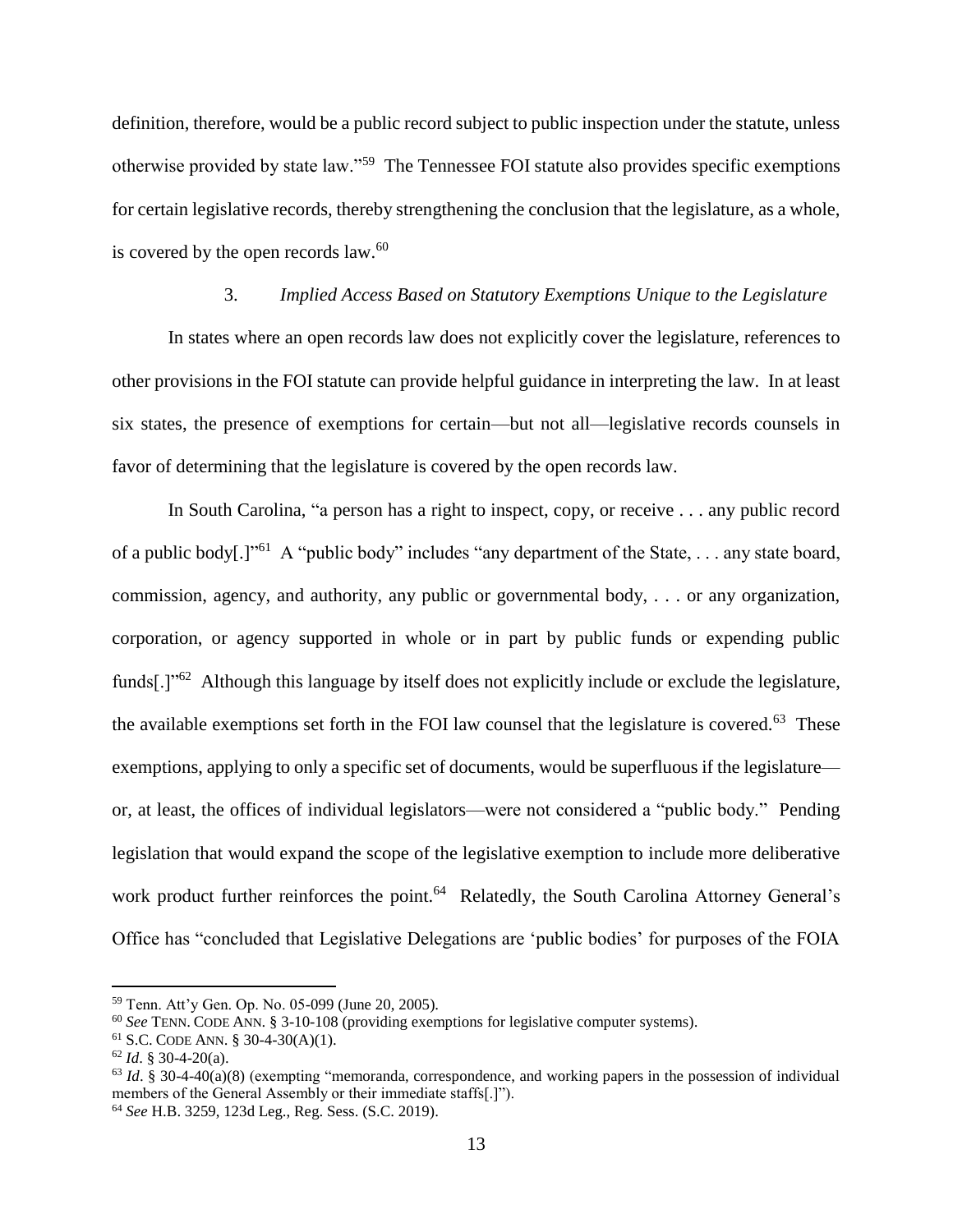and, thus, the provisions of the Act apply to such entities."<sup>65</sup> The Attorney General "also [has] concluded that the possession of public records by a Legislative Delegation triggers the applicability of the FOIA and causes . . . records to be disclosed insofar as is possible."<sup>66</sup>

In Wyoming, the public enjoys access to "any information in a physical form created, accepted, or obtained by the state or any agency, institution or political subdivision of the state in furtherance of its official function and transaction of public business[.]"<sup>67</sup> The legislature falls within that definition because the public is disallowed access "to audits or investigations of state agencies performed by or on behalf of the legislature or legislative committees."<sup>68</sup>

The definition of a "public record" under the Maine Freedom of Access Act provides two types of "exemptions" that, by negative inference, demonstrate why the legislature must be covered. First, the Act provides a special condition for the release of "legislative papers and reports," which are to be "signed and publicly distributed in accordance with legislative rules."<sup>69</sup> Second, it exempts "records, working papers, drafts and interoffice and intraoffice memoranda used or maintained . . . to prepare proposed Senate or House papers or reports for consideration by the Legislature or any of its committees" during the current legislation session, the session in which the records are "prepared or considered," or the session into which they are "carried over."<sup>70</sup>

<sup>&</sup>lt;sup>65</sup> Letter from Paul Koch, Assistant Att'y Gen., Office of the Att'y Gen., S.C., to Hon. Ronald P. Townsend, Chairman, Anderson Cty. Legislative Delegation, at 2 (Oct. 7, 1998) (citing S.C. Att'y Gen. Op. (Sept. 6, 1984)), *available at*  http://bit.ly/2mnPWFm.

<sup>66</sup> *Id.* (citing S.C. Att'y Gen. Op. (Oct. 6, 1993)).

 $67$  WYO. STAT. ANN. § 16-4-201(a)(v). Interestingly, pending legislation would simply this provision and redefine "public records" as "any information . . . created, accepted, or obtained by a *governmental entity* in furtherance of its official function and transaction of public business[.]" S.B. 57, 56th Leg., Gen. Sess. (Wyo. 2019). <sup>68</sup> WYO. STAT. ANN. § 28-8-113(a).

 $69$  ME. REV. STAT. ANN. tit. 1, § 402(3)(C).

<sup>70</sup> *Id.*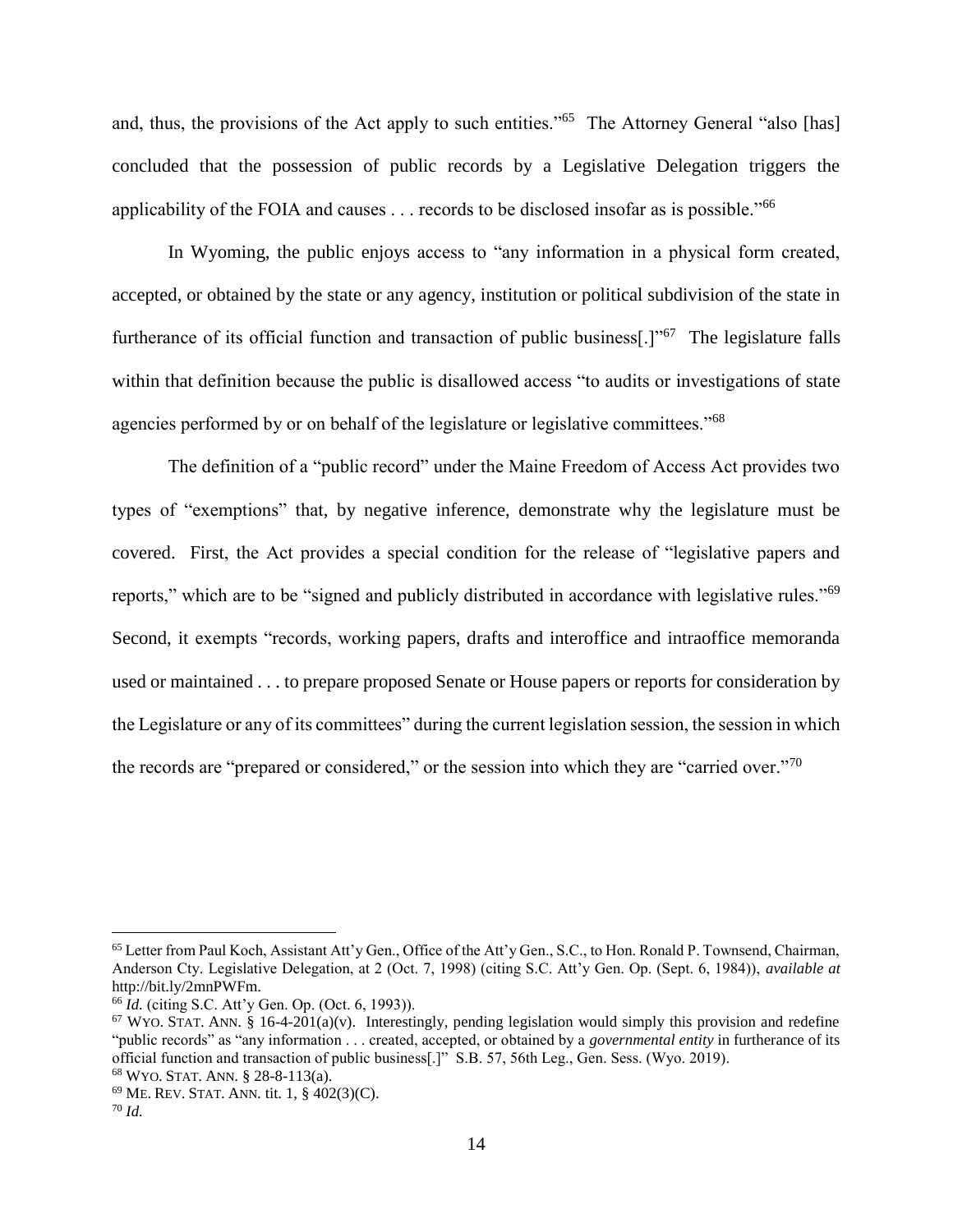Three other states, which already have been addressed—*viz.*, Nebraska,<sup>71</sup> North Dakota,<sup>72</sup> and Tennessee<sup>73</sup>—also have statutory exemptions that meaningfully inform whether the legislature is covered under their respective open records laws.

# <span id="page-14-0"></span>**II. A MINORITY OF STATES EXCLUDE ACCESS TO LEGISLATIVE RECORDS**

Only twelve states exclude their legislature from their FOI statute.<sup>74</sup> Eight of those states do so in explicit terms.<sup>75</sup> In Hawaii, for example, an "agency" includes "each state or county board, commission, department, or office . . . *except* those in the legislative or judicial branches.<sup>76</sup> Oklahoma likewise excludes the "Legislature" and "legislators" from its definition of a "public body" whose records are subject to disclosure.<sup>77</sup>

New York presents something of an odd case. The state FOI statute defines an "agency" to "mean[] any state or municipal . . . governmental entity," but there is an exclusion for "the judiciary [and] the state legislature."<sup>78</sup> Special provisions impose a more limited disclosure regime on the legislature, insofar as legislative leadership is required to "promulgate rules and regulations . . . *in conformity with the provisions of* [the FOI Law], pertaining to the availability, location and nature" of certain enumerated types of records.<sup>79</sup> More generally, New York law directs the legislature to make various records reflecting formal business (*e.g.*, records of votes, committee reports, and other sorts of legislative history) available for public inspection and copying.<sup>80</sup> There

<sup>71</sup> *See supra* notes [34–](#page-8-1)[35](#page-8-2) and accompanying text.

<sup>72</sup> *See supra* notes [41–](#page-9-0)[42](#page-9-1) and accompanying text.

<sup>73</sup> *See supra* note [60](#page-12-1) and accompanying text.

<sup>74</sup> *See* App. Table 5.

<sup>75</sup> These states include Arkansas, California, Hawaii, Kansas, Mississippi, New York, Oklahoma, and Oregon.

<sup>76</sup> HAW. REV. STAT. ANN. § 91-1 (emphasis added).

<sup>77</sup> OKLA. STAT. ANN. tit. 51, § 24a.3(2).

<sup>78</sup> N.Y. PUB. OFF. LAW § 86(3).

<sup>79</sup> *Id.* § 88(1) (emphasis added); *see also Polokoff-Zakarin v. Boggess*, 62 A.D.3d 1141, 1142 (N.Y. App. Div. 2009) ("While FOIL, as it applies to agencies, is based on a presumption of access such that all records are available to the public unless they fall within a specific statutory exception . . . , the Legislature is only obligated to disclose records that fall within a specifically enumerated category.").

<sup>80</sup> N.Y. PUB. OFF. LAW § 88(2)–(3).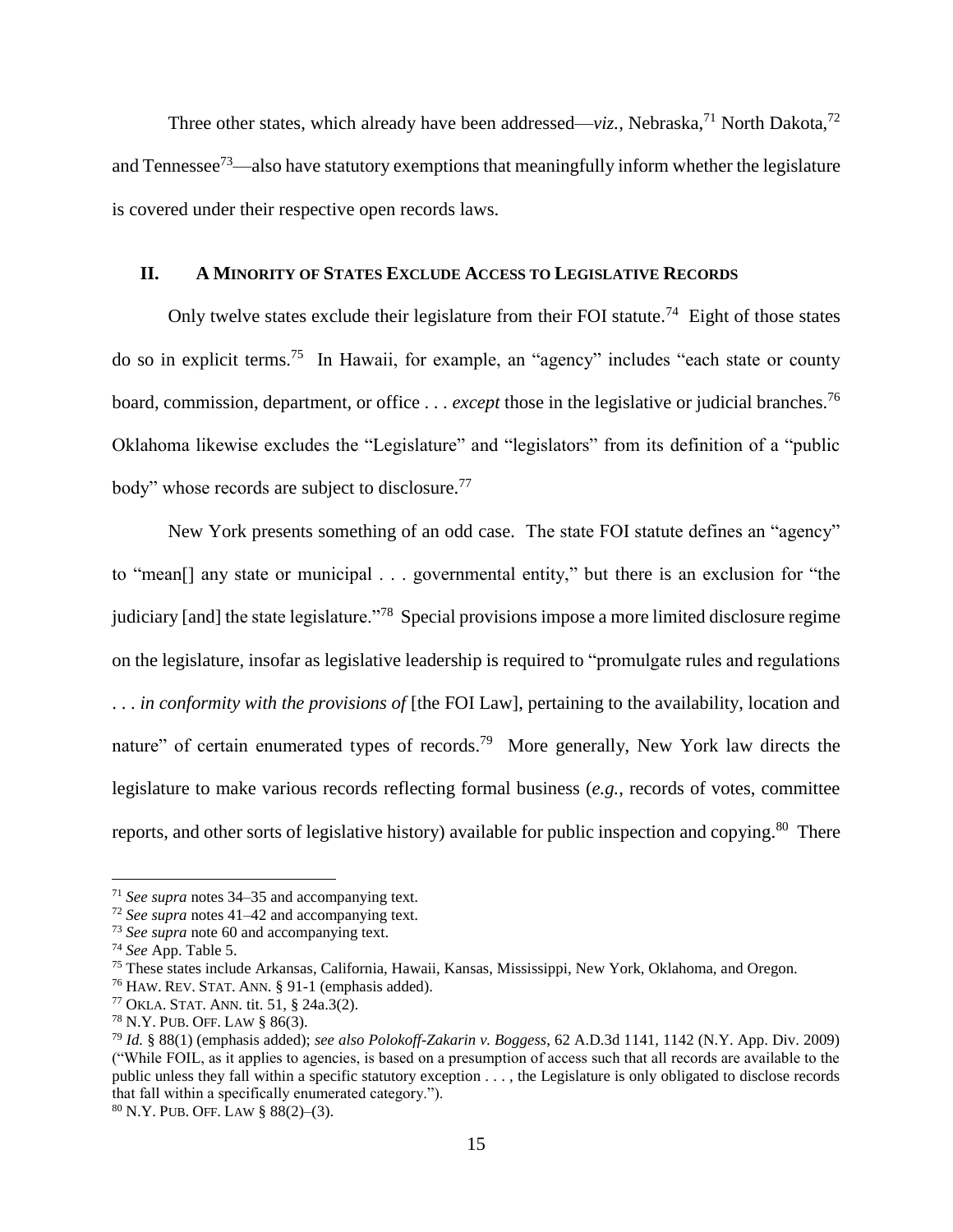have been attempts in recent years to repeal this limited proactive disclosure regime for legislative records and expand the definition of an "agency" under the New York FOI law to include the state legislature in explicit terms, and thereby subject it to the regular FOI law.<sup>81</sup>

Four additional states—Alaska, Georgia, Massachusetts, and Minnesota—exclude the legislature by implication or judicial decision. Under the Alaska Public Records Act, for example, an "agency . . . means . . . [any entity] created under the executive branch of the state government[.]"<sup>82</sup> As the legislature is not a creature of the "executive branch" it cannot be subject to the FOI statute.

In Minnesota, the only legislative-related records subject to disclosure appear to be "longdistance telephone bills paid for by the state or a political subdivision, including those of representatives, senators, . . . and employees thereof[.] $"$ <sup>83</sup> Current and previous efforts to expand the reach of Minnesota's open records law to include the legislature may provide helpful, if nonauthoritative, clarification about the proper reading of the law, too. $84$ 

Massachusetts is one of two states that has relied on judicial interpretation of the term "agency" to categorically exclude the legislature. The Massachusetts Public Records Act mandates access to a "public record [if it] is within the possession, custody or control of [an] *agency* or municipality[.]"<sup>85</sup> In *Westinghouse Broadcasting Co. v. Sergeant-At-Arms of the General Court of Massachusetts*, the Supreme Judicial Court addressed the scope of term "agency" and held that the "Legislature is not one of the instrumentalities enumerated" because "[i]t is not

<sup>81</sup> *See, e.g.*, S.B. 7510, 202d Leg., Reg. Sess. (N.Y. 2018); *see also* A.B. 9510, 202d Leg., Reg. Sess. (N.Y. 2018); S.B. 4584, 202d Leg., Reg. Sess. (N.Y. 2018); S.B. 2010, 202d Leg., Reg. Sess. (N.Y. 2017); A.B. 3010, 202d Leg., Reg. Sess. (N.Y. 2017).

<sup>82</sup> ALASKA STAT. ANN. § 40.21.150.

<sup>83</sup> MINN. STAT. ANN. § 10.46.

<sup>84</sup> *See* S.B. 1142, 91st Sess. (Minn. 2019); H.B. 1065, 90th Sess. (Minn. 2018); H.B. 2954, 90th Sess. (Minn. 2018); S.B. 1393, 90th Sess. (Minn. 2017).

 $85$  MASS. GEN. LAWS ANN. ch. 66, § 10(a)(ii) (emphasis added).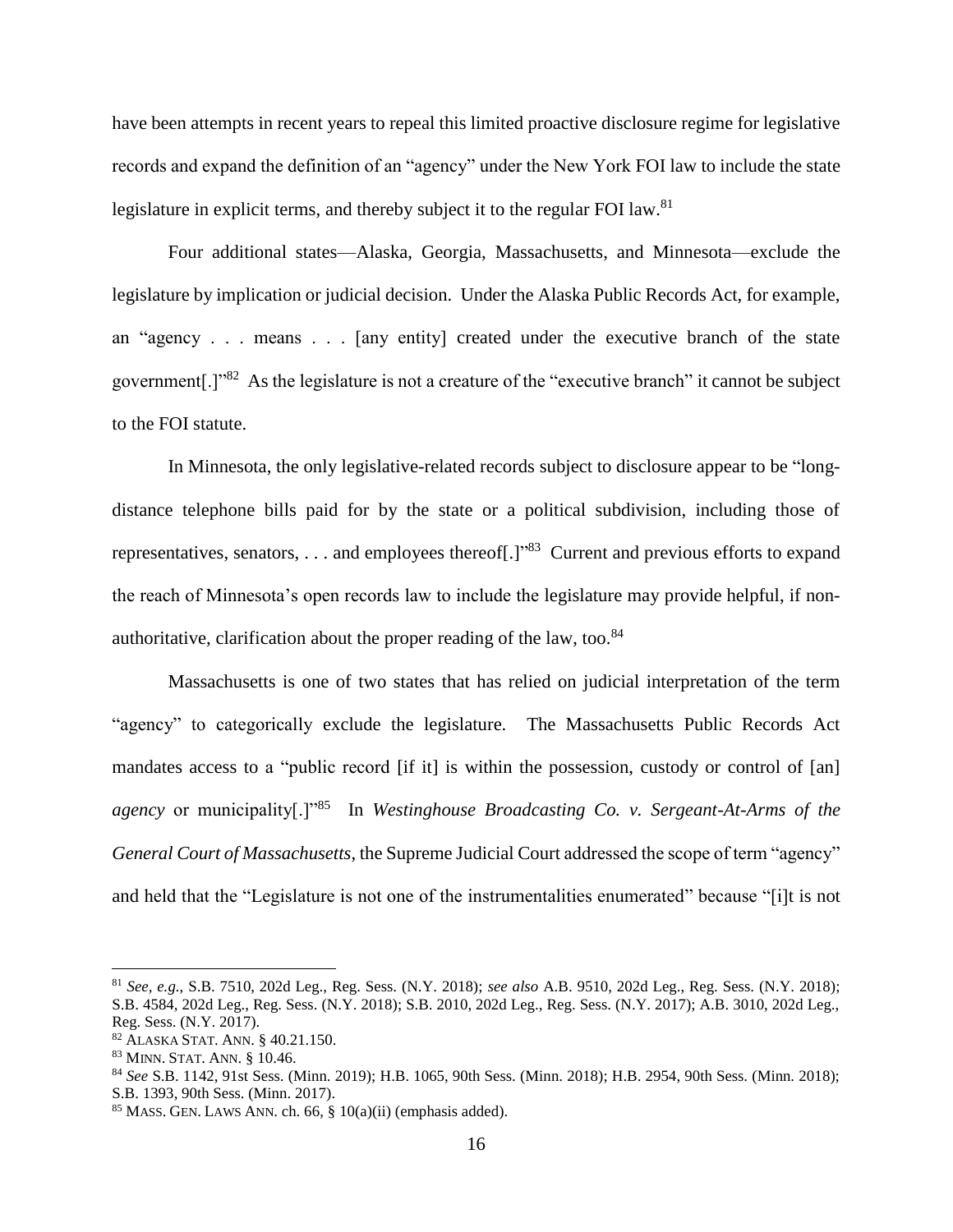an 'agency, executive office, department, [*etc.*] . . . ' within the meaning of [the statute]."<sup>86</sup> The court wrote that, although the legislature could be conceived of as a "department" of the state government, the use of that term, in context, "has a much more restricted meaning."<sup>87</sup>

Notwithstanding that ostensibly straightforward reasoning, a closer examination of *Westinghouse* suggests that the holding did not turn on whether the Massachusetts General Court that is, the state legislature—was an "agency" or a "department." The court payed close attention to the fact that the Public Records Act "specifically exempt[ed] the *records* of the" legislature *in toto*. 88 In other words, to borrow the language of the Massachusetts FOI statute, the Act simply did "not apply to the records of the general court[.]"<sup>89</sup> Thus, the exclusion of the legislature may have depended less on a context-bound construction of the term "agency" than it did the consideration of statutory exemptions.

Georgia is the only other state to have excluded the legislature based on a judicial interpretation of its open records law. Under the Georgia FOI statute, "public records" are defined as anything prepared, maintained, or received by an "agency."<sup>90</sup> An "agency," in relevant part, includes "every state department, agency, board, bureau, office, commission, public corporation, and authority."<sup>91</sup> Despite this broad language, a state trial court recently ruled, in *Institute for Justice v. Kemp*, that the Georgia Open Records Act did not apply to the legislative branch, "including the General Assembly and its subordinate committees and offices," because the legislature did not qualify as a "department."<sup>92</sup> In reaching that conclusion, the *Kemp* court looked

<span id="page-16-0"></span><sup>86</sup> 375 N.E.2d 1205, 1208 (Mass. 1978).

<sup>87</sup> *Id*.

<sup>88</sup> *Id*. (emphasis added).

<sup>89</sup> MASS. GEN. LAWS ANN. ch. 66, § 18.

<sup>90</sup> GA. CODE ANN. §§ 50-18-71(a), 50-18-70(b)(2).

<sup>&</sup>lt;sup>91</sup> *Id.* § 50-14-1-(a)(1).

<sup>92</sup> *Institute for Justice v. Kemp*, No. 2016-281578, slip op. at 7 (Ga. Fulton Cty. Sup. Ct. Sept. 21, 2017).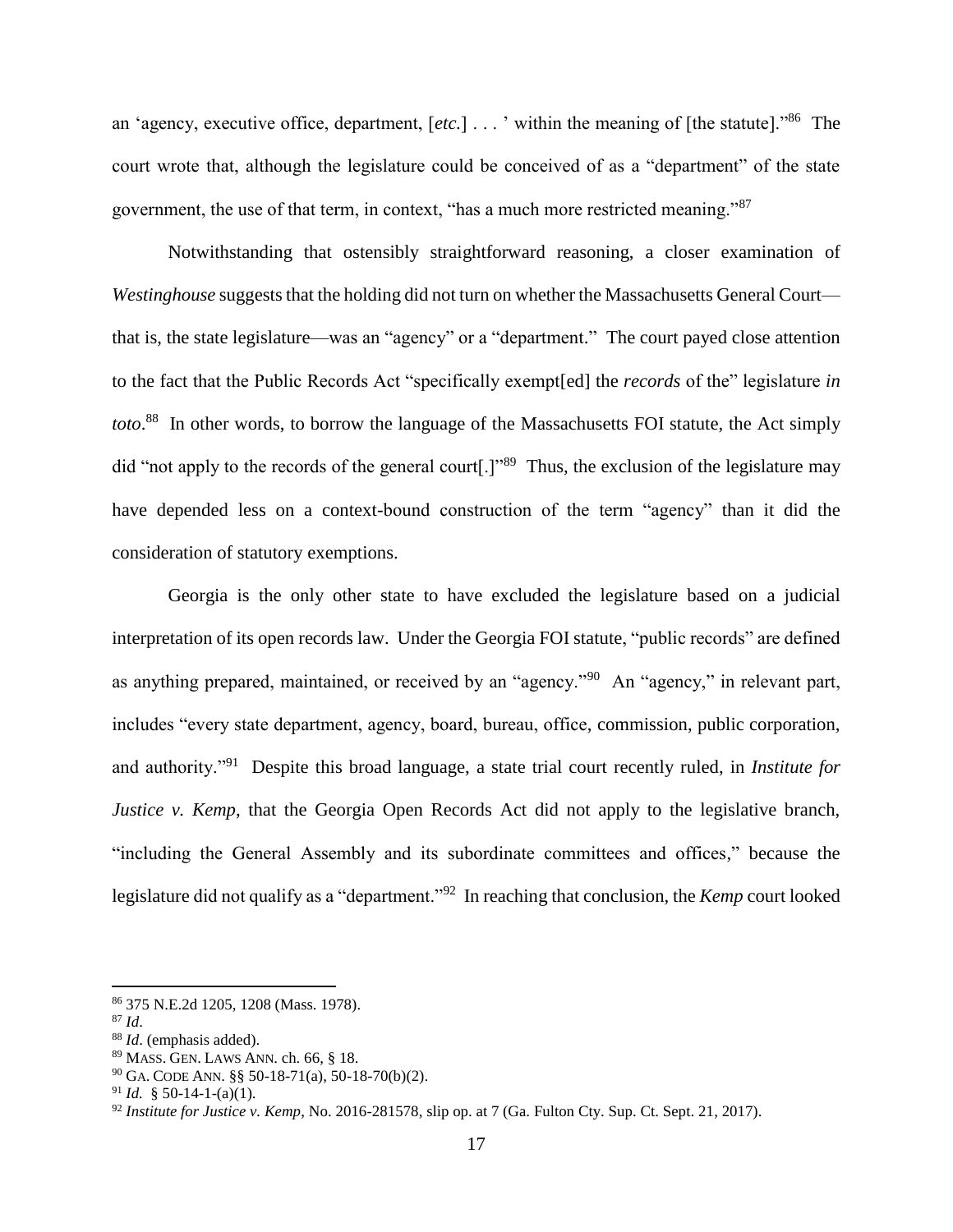to the settled meaning of "department" in the definition of an "agency" under the Georgia Open Meetings Act.<sup>93</sup>

There is one aspect of the Georgia FOI law, and the *Kemp* decision, worth examining further. At the time the *Kemp* court issued its decision, the Georgia Open Records Act included two "exceptions" for various legislative records. The first of these provisions, which has since been removed by the General Assembly, exempted records from a series of legislative offices, including the Legislative and Congressional Reapportionment Office, the Senate Research Office, and the House Budget and Research Office.<sup>94</sup> The second provision, which is still in force, exempts certain records from the Office of Legislative Counsel.<sup>95</sup> All of the foregoing offices were—and still are—contained within the legislative branch. But the *Kemp* court decided against drawing any meaningful inference from the existence of these exemptions. It did so on rather conclusory, and questionably coherent, grounds:

[The exemptions] do not demonstrate that the legislative branch is subject to the Open Records Act. Instead, these exemptions affirm that because the legislature has explicitly enacted rules about which documents/records are subject to disclosure and when, the Open Records Act does not apply to the General Assembly. $96$ 

As addressed above, no other state has interpreted its FOI statute to exclude legislative records as a whole when the open records law provides exemptions limited to specific legislative offices or types of legislative records. Instead, the presence of such exemptions has been understood to imply that legislative records, as a general matter, are subject to public disclosure. In other words, if legislative records were categorically excluded, individual exemptions that applied only to *some* legislative records would make no sense in the broader statutory scheme.

<sup>93</sup> *Id.* (citing *Coggin v. Davey*, 211 S.E.2d 708, (Ga. 1975)).

<sup>94</sup> *See* GA. CODE ANN. § 50-18-72(a)(12) (2017).

<sup>95</sup> *Id.* § 28-4-3.1; *cf.* GA. CODE ANN. § 50-18-75 (2016).

<sup>96</sup> *Kemp*, slip op. at 10. The court also mentioned internal legislative procedures for records management. *Id.*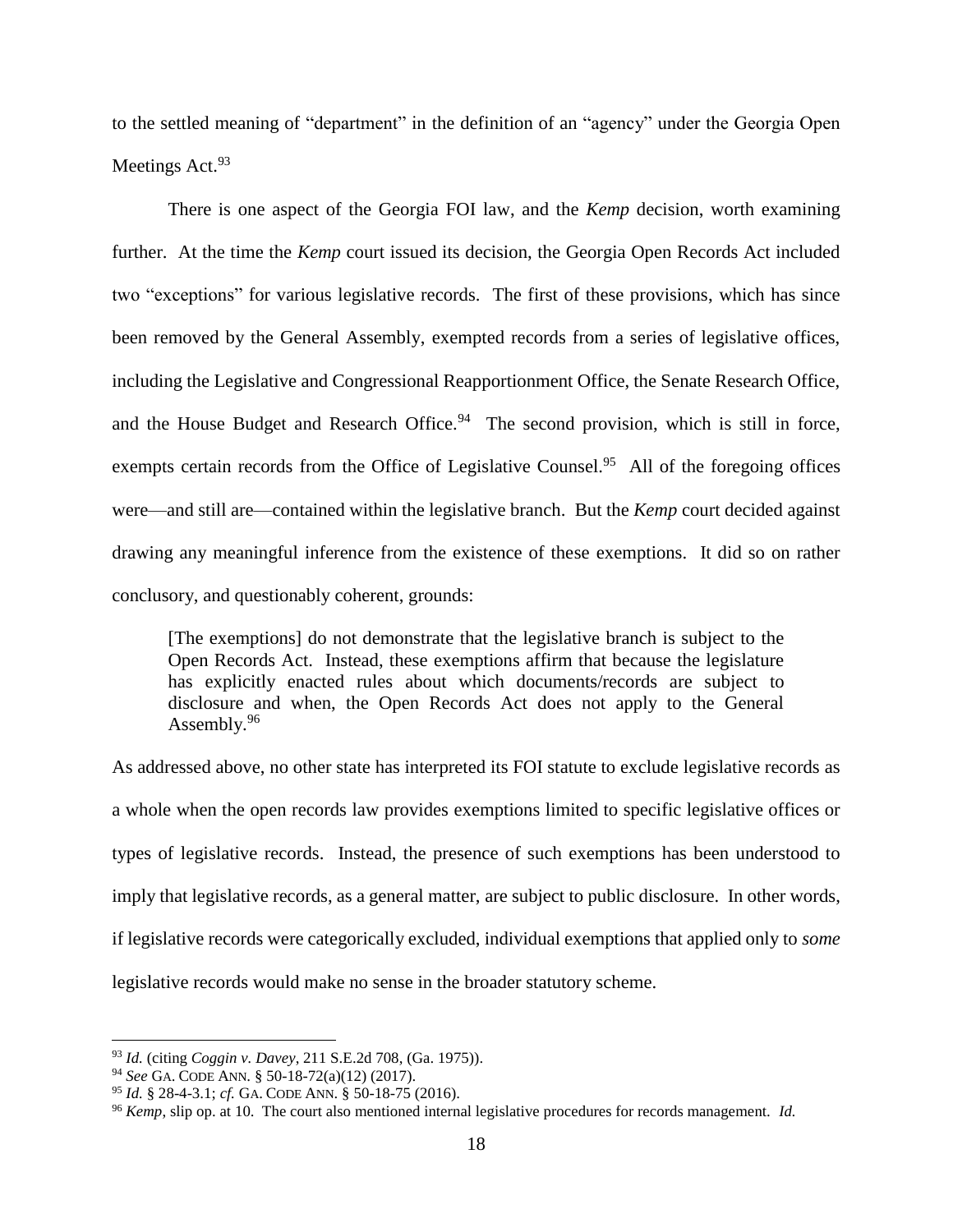<span id="page-18-1"></span>The exclusion of the legislature from the scope of the Georgia FOI statute is not yet settled precedent. The *Kemp* decision is currently on appeal, and it is likely to reach the Georgia Supreme Court.<sup>97</sup> In the view of the authors, the *Kemp* court likely misread the law.<sup>98</sup> Interpreting the broad definition of "agency" and "department" to include the legislature is consistent with the overarching purpose of Georgia's FOI statute, which is to foster "open government" and to limit the withholding of records on strict, enumerated terms.<sup>99</sup> Further, the Open Records Act itself demands that its terms "be broadly construed to allow the inspection of governmental records."<sup>100</sup>

Finally, from an analytical perspective and regardless of the merits of *Kemp*, interpretation of the Georgia FOI statute to exclude all legislative records deviates from the clear trend in the interpretation of other state FOI laws. At least nine states have adopted open records statutes that employ expansive terms when defining an "agency"—including "department" and "authority" and in each instance the legislature has been understood to be impliedly covered. Massachusetts is an exception, but even then, the relevant precedent seems to rely on the presence of a categorical statutory exclusion for legislative records. The more limited exemptions found in the Georgia Open Records Act, on the other hand, are akin to those found in the six states where the presence of such exemptions have counseled in favor of interpreting the FOI law to cover the legislature.

# <span id="page-18-0"></span>**III. LEGISLATIVE RECORDS UNDER THE FEDERAL FREEDOM OF INFORMATION ACT**

The federal FOIA provides access to records of an "agency," a defined term in the statute, thereby limiting the scope of its application. That definition begins by cross-referencing the

<sup>97</sup> *See Institute for Justice v. Reilly*, No. A19A0076 (docketed Ga. Ct. App. July 30, 2018).

<sup>98</sup> The authors filed an *amicus* brief with the court considering the appeal from *Kemp* presenting the findings of the survey presented herein. *See* Br. of *Amicus Curiae* Cause of Action Inst., *Inst. for Justice v. Reilly*, No. A19A0076 (Ga. Ct. App. filed Oct. 23, 2018), *available at* https://coainst.org/2Hfo0Nz.

<sup>99</sup> GA. CODE ANN. §§ 50-18-70, 50-18-71(a).

 $100$  *Id.* § 50-18-70(a).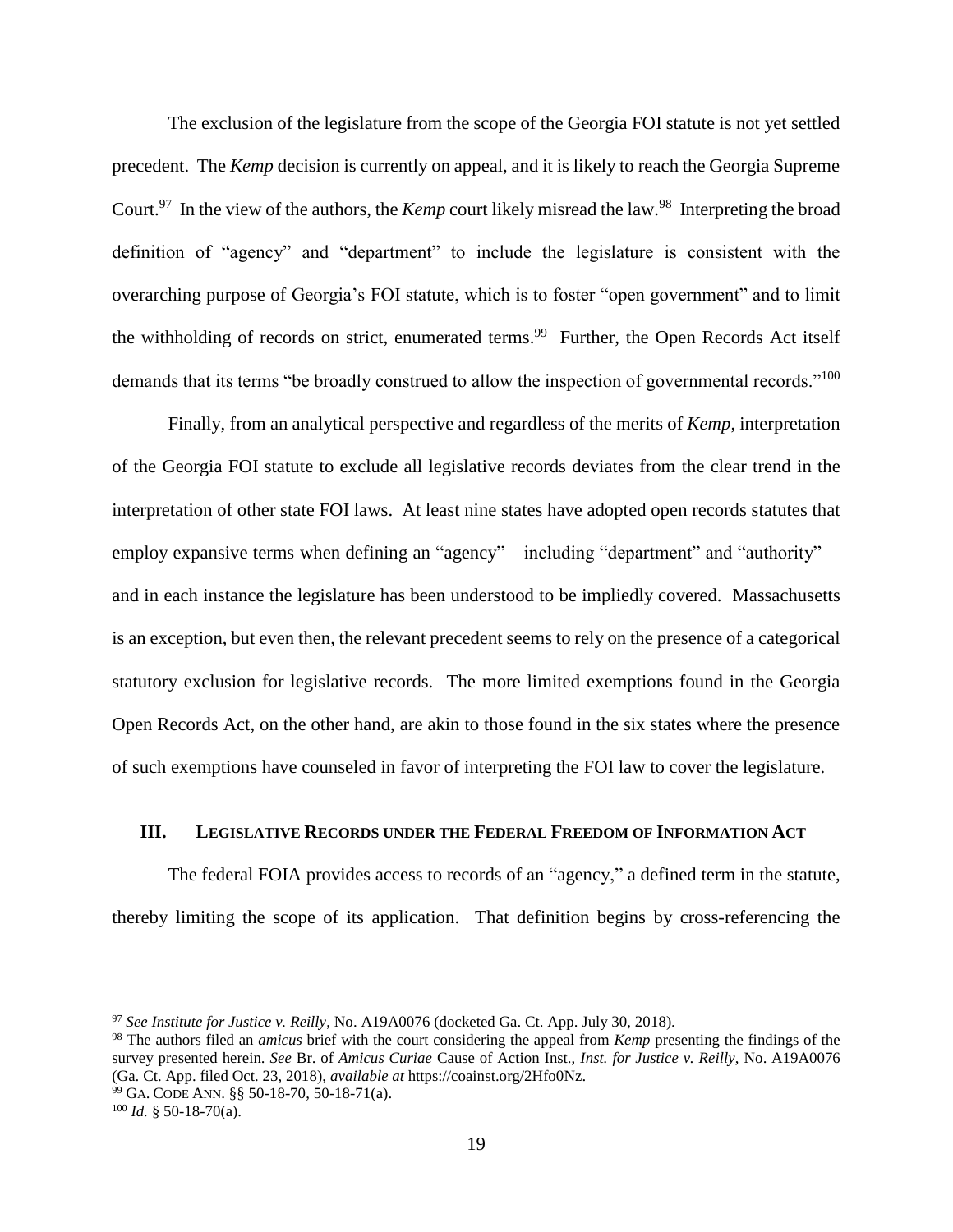Administrative Procedure Act ("APA") and provides a seemingly exhaustive list of FOIA-subject entities, including:

any executive department, military department, Government corporation, Government controlled corporation, or other establishment in the executive branch of the Government (including the Executive Office of the President), or any independent regulatory agency $[.]^{101}$ 

Although the legislative branch is not mentioned, the cross-referenced section of the APA fills out the gap by further defining an "agency" to "mean<sup>[]</sup> each authority of the Government."<sup>102</sup> "Congress" is the first exclusion from that definition.<sup>103</sup> Federal courts have confirmed that Congress,  $^{104}$  its components (*e.g.*, congressional committees),  $^{105}$  and individual legislators  $^{106}$  are all outside the FOIA's definition of an "agency." But this seemingly total exclusion does not resolve all questions about using the FOIA to access records of the legislative branch.

# **A. The Problem of Legislative Branch Agencies**

<span id="page-19-0"></span>The scope of the FOIA becomes somewhat more complicated when the question turns from whether Congress is subject to the statute to the proper treatment of *legislative branch agencies*. Sources vary in the precise number of such agencies; one government source indicates that there are approximately twenty.<sup>107</sup> Legislative branch agencies are tasked with aiding Congress in its legislative capacity, but without "execut[ing] law" or exercising "authority."<sup>108</sup> Examples include

 $\overline{a}$ 

requirements do not apply to records maintained by members of Congress.").

<sup>107</sup> *See Legislative Branch Agencies*, USA.GOV, http://bit.ly/2CidMrU (last visited Mar. 18, 2019).

 $101\,5$  U.S.C. § 552(f)(1).

 $102$  *Id.* § 551(1).

 $103$  *Id.* § 551(1)(A).

<sup>104</sup> *See Dunnington v. Dep't of Def.*, No. 06-0925, 2007 WL 60902, at \*1 (D.D.C. Jan. 8, 2007) ("Neither branch of Congress is an executive agency subject to FOIA.").

<sup>105</sup> *See Dow Jones & Co., Inc. v. Dep't of Justice*, 917 F.2d 571, 574 (D.C. Cir. 1990) (rejecting argument that U.S. House of Representatives Ethics Committee qualified as an "agency" under the FOIA for Exemption 5 purposes). <sup>106</sup> *See Owens v. Warner*, No. 93-5415, 1994 WL 541335, at \*1 (D.C. Cir. 1994) (*per curiam*) ("[The FOIA's]

<sup>108</sup> *Cf. Bowsher v. Synar*, 478 U.S. 714, 726 (1986).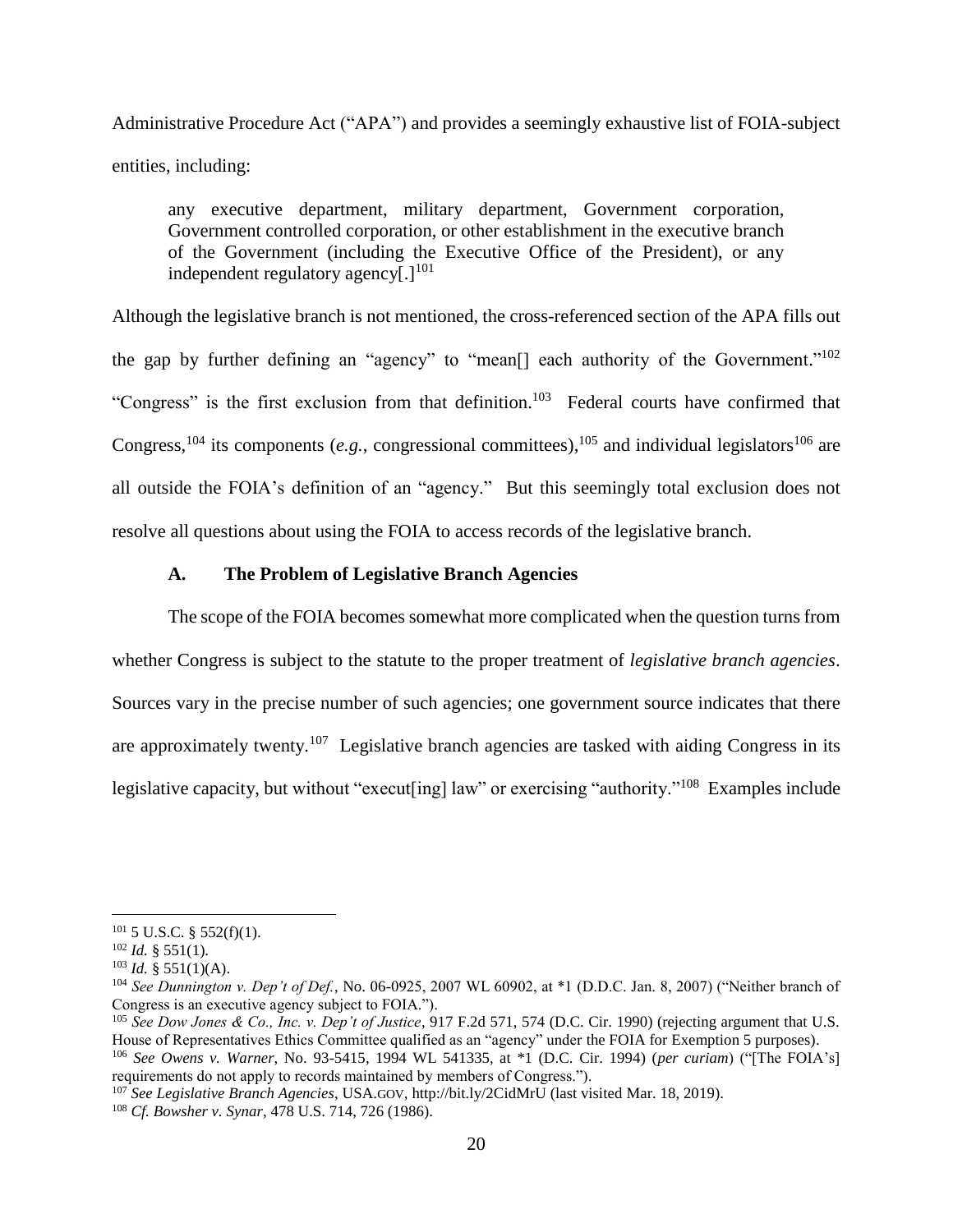the Congressional Budget Office, the Government Accountability Office, and the Library of Congress.

Courts that have addressed the status of legislative branch agencies routinely determine that they are *not* subject to the FOIA. For example, in *Mayo v. U.S. Government Printing Office*, the U.S. Court of Appeals for the Ninth Circuit held that the Government Printing Office ("GPO") was excluded from the definition of an "agency" under the FOIA because it was "a unit of Congress."<sup>109</sup> The circuit rejected the suggestion that "Congress," as used in the APA, could have referred "merely" to "the two houses of Congress."<sup>110</sup> Instead, "[j]ust as the [FOIA] exclude[s] . . . not only the courts themselves but the entire judicial branch, so the entire legislative branch has been exempted[.] $"^{111}$ 

In *Kissinger v. Reporters Committee for Freedom of the Press*, the Supreme Court noted in passing that the Library of Congress was not an "agency" for purposes of the FOIA.<sup>112</sup> Interestingly, the district court below explained that the Library could, in some instances, be treated as an "executive agency" for purposes of requiring the government to provide back pay because of unjustified personnel actions.<sup>113</sup> But, in the context of the FOIA, the statutory definition of an "agency," with its cross-reference to the APA, was controlling.

The Library of Congress, however, is an interesting and complicated case. Although courts tend to take a categorical view towards legislative branch agencies, including the Library of

<sup>109</sup> 9 F.3d 1450, 1451 (9th Cir. 1993).

<sup>110</sup> *Id.*

<sup>111</sup> *Id.*

<sup>112</sup> 445 U.S. 136, 145 (1980); *see Ethnic Emps. of Library of Cong. v. Boorstin*, 751 F.2d 1405, 1416 n.15 (D.C. Cir. 1985).

<sup>113</sup> *Reporters Comm. for Freedom of the Press v. Vance*, 442 F. Supp. 383, 385 n.5 (D.D.C. 1977) (citing 5 U.S.C. § 5596).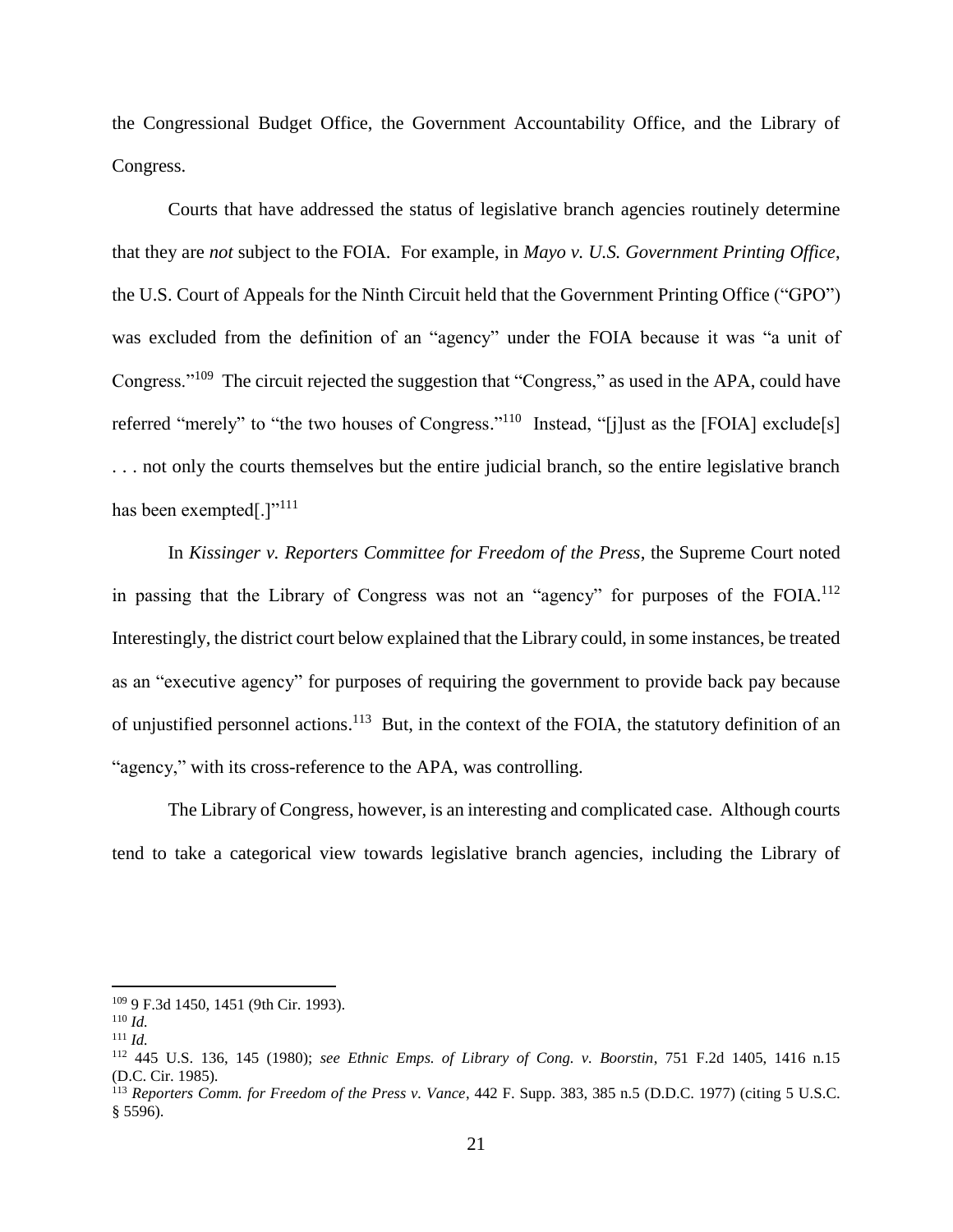Congress,<sup>114</sup> that categorical approach can sometimes break down. For example, as set forth in its regulations, the Library of Congress has devised its own disclosure regime, which "follows the spirit" of the FOIA.<sup>115</sup> That policy does not provide any legal right of action, and therefore bypasses judicial review, but it does create an administrative appeals process.<sup>116</sup> (Other legislative branch agencies have done the same.<sup>117</sup>) Yet the Copyright Office—a "service" component of the Library of Congress<sup>118—*does* qualify as an "agency" under the FOIA,<sup>119</sup> despite some courts</sup> having intimated otherwise.<sup>120</sup>

The case law is hardly illuminating when it comes to determining why courts have not developed a more nuanced approach to legislative branch agencies. In one lawsuit, which concerned the status of the GPO, a district court denied the government's motion to dismiss for lack of subject matter jurisdiction and explained that it lacked the facts to make an "informed decision" about the GPO's "organizational arrangements."<sup>121</sup> "Sorting out the 'organizational arrangements' of the GPO," the court reasoned, would "be vital to determining its status within the federal government and thus its coverage under FOIA."<sup>122</sup> The court, in other words, was unwilling to accept the mere fact that the GPO was situated within the "legislative branch" as

<sup>114</sup> *See Wash. Legal Found. v. U.S. Sentencing Comm'n*, 17 F.3d 1446, 1449 (D.C. Cir. 1994) ("[W]e have interpreted the APA exemption for 'the Congress' to mean the entire *legislative* branch. . . . Thus, we have held that the Library of Congress (part of the legislative branch but a separate entity from 'the Congress,' narrowly defined) is exempt[.]"). <sup>115</sup> 36 C.F.R. § 703.1; *see generally id.* subpt. A ("Availability of Library of Congress Records").

<sup>116</sup> *Id.* § 703.6(g)–(h).

<sup>117</sup> *See, e.g.*, 4 C.F.R. pt. 81 (similar disclosure procedures for records of the Government Accountability Office).  $118$  36 C.F.R. § 703.1(b).

<sup>119</sup> *See* 37 C.F.R. pt. 203; *see also Freedom of Information Act (FOIA) Records*, U.S. COPYRIGHT OFFICE, http://bit.ly/2UvXh2v (last visited Mar. 18, 2019).

<sup>&</sup>lt;sup>120</sup> *See, e.g., Mayo, 839 F. Supp. at 700 (explaining that "'quasi-congressional bodies and institutes,' such as ... the* Copyright Office . . . are exempt from the FOIA" (citation omitted)).

<sup>121</sup> *Cong. Info. Serv., Inc. v. U.S. Gov't Printing Office*, No. 86-3408, 1987 WL 9509, at \*1 (D.D.C. Apr. 7, 1987) ("As a leading commentator on FOIA has noted, '[c]ourts trying to define coverage of the *agency* term are confronted constantly with the "myriad organizational arrangements for getting the business of the government done."'" (citation omitted)).

<sup>122</sup> *Id.*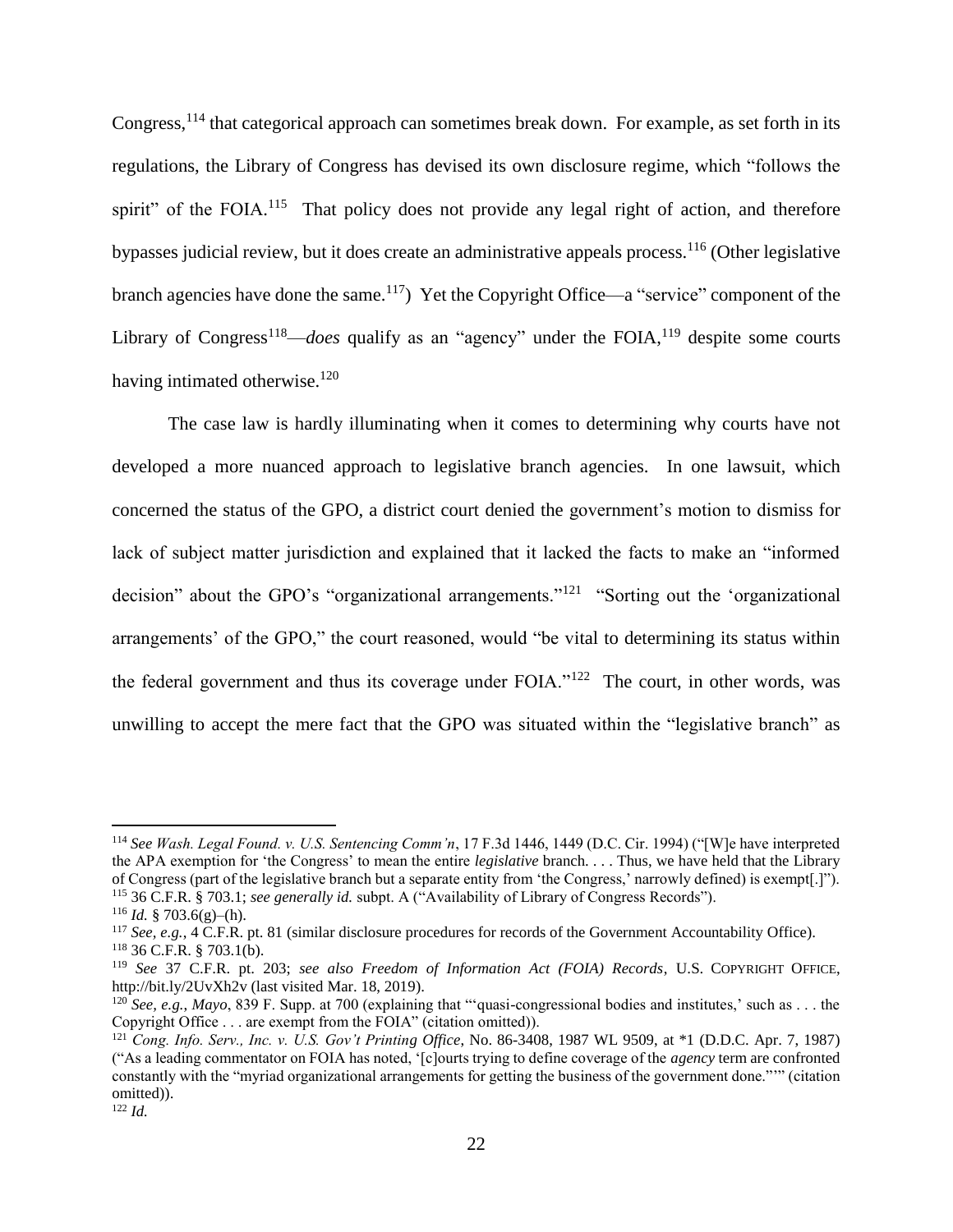sufficient to exclude it from the definition of an "agency"; an examination of the functions and responsibilities of the GPO was necessary.

This sort of "functional" approach to construing the term "agency" is similar to the tests that the U.S. Court of Appeals for the District of Columbia Circuit has developed for determining whether offices within the Executive Office of the President ("EOP") are subject to the FOIA. Those tests pose various inter-related questions: Is the EOP entity composed of the "President's immediate personal staff" or is its "sole function  $\dots$  to advise and assist the President"?<sup>123</sup> Does it "exercise<sup>[]</sup> substantial independent authority"?<sup>124</sup> Does it have a "self-contained structure," or is it "operationally close" to the President?<sup>125</sup> What is the nature of the entity's authority—is it delegated by the President or granted by Congress?<sup>126</sup> Does it issue "guidelines to federal agencies" or "regulations . . . implementing" a statute?<sup>127</sup> As the D.C. Circuit once explained, "[h]owever the test has been stated, common to every case in which [it] h[as] held that an EOP unit is subject to FOIA has been a finding that the entity in question 'wielded substantial authority independently of the President."<sup>128</sup>

It is unclear whether a more rigorous application of a "functional" test in the rare cases dealing with legislative branch entities would have resulted in different outcomes. And such a test may not create a meaningful change in FOIA law moving forward. But it is possible to imagine that, at least in some instances, legislative branch agencies *do* conduct their business without the direct oversight of Congress and in a way that impacts the functioning of the rest of the

<sup>123</sup> *Kissinger*, 445 U.S. at 156.

<sup>124</sup> *Armstrong v. Exec. Office of the President*, 90 F.3d 553, 558 (D.C. Cir. 1996); *see Rushforth v. Council of Econ. Advisers*, 762 F.2d 1038, 1042 (D.C. Cir. 1985).

<sup>125</sup> *Meyer v. Bush*, 981 F.2d 1288, 1293 (D.C. Cir. 1993).

<sup>126</sup> *See Sierra Club v. Andrus*, 581 F.2d 895, 902 (D.C Cir. 1978); *Soucie v. David*, 448 F.2d 1067, 1073–75 (D.C. Cir. 1971).

<sup>127</sup> *Pac. Legal Found. v. Council on Envtl. Quality*, 636 F.2d 1259, 1262 (D.C. Cir. 1980).

<sup>128</sup> *Citizens for Responsibility & Ethics in Wash. v. Office of Admin.*, 566 F.3d 219, 222 (D.C. Cir. 2009) (citation omitted).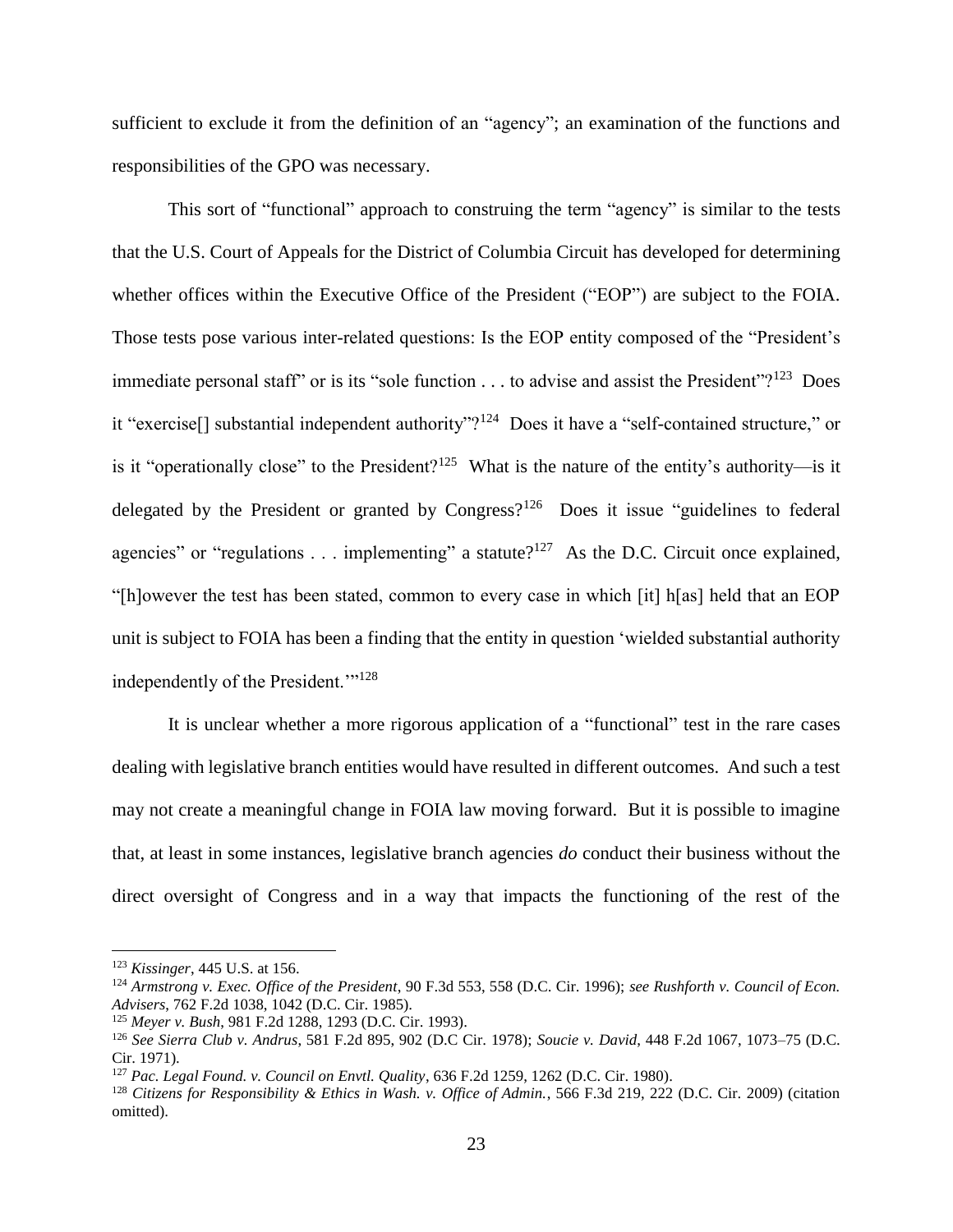government. In those situations, the FOIA should apply to guarantee public access to the entity's records. The typical concerns about revealing the legislature's internal deliberative processes are hardly implicated, and neither are the constitutional concerns present when considering records created by individual legislators and their office staffs. Given the current state of the jurisprudence, however, this result will likely need to be achieved through congressional amendment of the FOIA.

# **B. Congressional Records and the Agency Control Test**

<span id="page-23-0"></span>In most cases, FOIA requesters will not deal with the foundational question of whether a government entity, such as a legislative branch agency, is subject to the FOIA. Instead, the fight between the government and requester will be over the status of records maintained by a FOIAsubject "agency," but which were either obtained from the legislative branch or created or compiled in response to a congressional inquiry or records request. A careful reading of the relevant case law in this area shows that courts take seriously their obligation to construe the FOIA narrowly and to presume that government records are disclosable when maintained or controlled by an agency. In that respect, there is a strong parallel with the trends at the state level identified in Section I above.

The mere fact that a record relates to the legislative branch, was created by the legislative branch, or was transmitted by an agency to the legislative branch does not, by itself, render it a congressional record outside the scope of the FOIA. Instead, its status as an "agency record," and its availability under the FOIA, is dependent upon two factors. *First*, the agency that maintains the record must have "either create<sup>[d]</sup> or obtain<sup>[ed]</sup>" it.<sup>129</sup> Second, the agency must have "control" of the record "at the time [a] FOIA request is made."<sup>130</sup> "Control" is typically analyzed with the four-factor *Burka* test, which examines:

<sup>129</sup> *Dep't of Justice v. Tax Analysts*, 492 U.S. 136, 144 (1989) (citation omitted). <sup>130</sup> *Id.* at 145.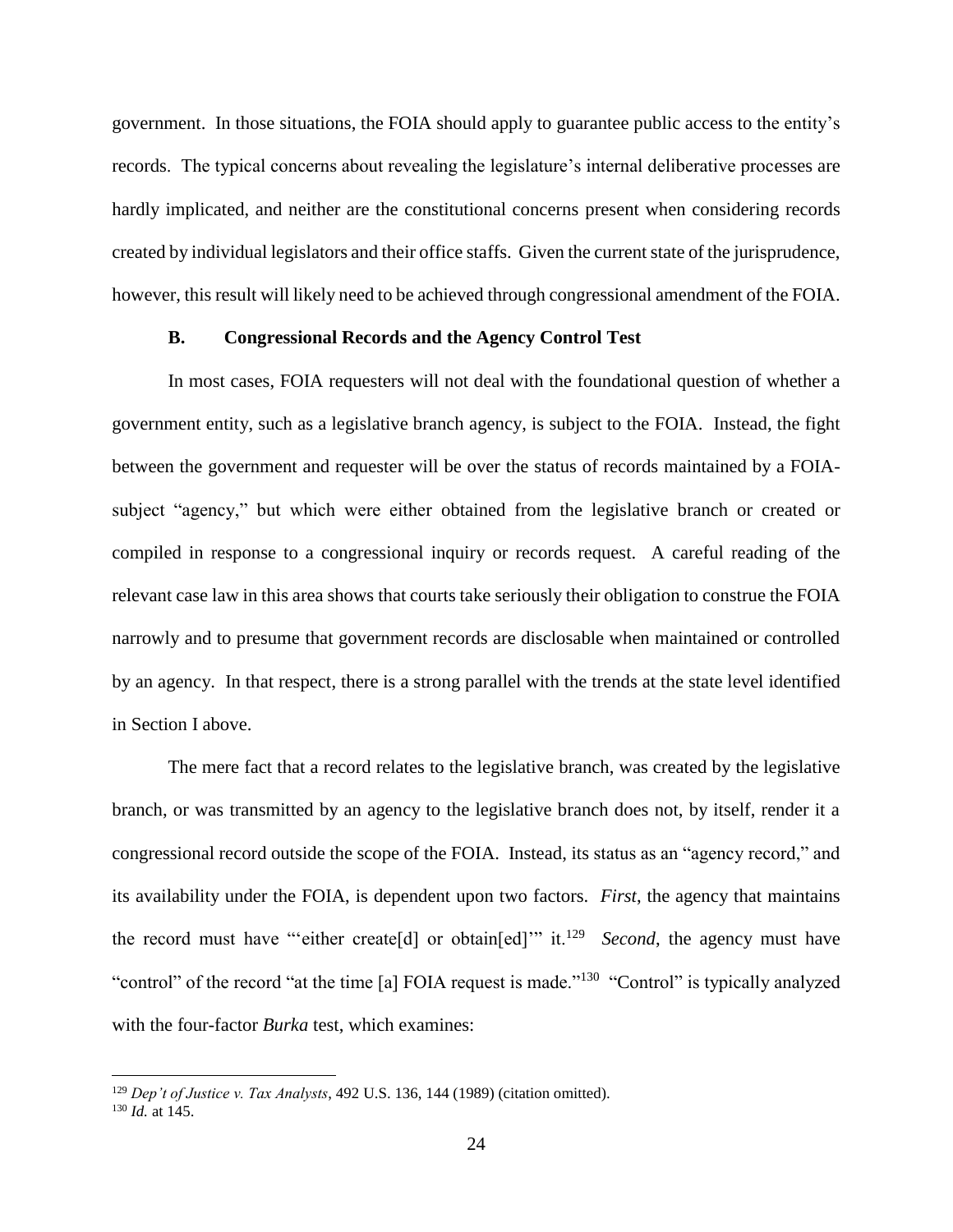(1) the intent of the document's creator to retain or relinquish control over the records; (2) the ability of the agency to use and dispose of the record as it sees fit; (3) the extent to which agency personnel have read or relied upon the document; and (4) the degree to which the document was integrated into the agency's record systems of files.<sup>131</sup>

With purported congressional records, however, the first two *Burka* factors are dispositive because they speak to "whether Congress manifested a clear intent to control the document."<sup>132</sup> This is known as the "modified control test."<sup>133</sup>

Under the modified control test, records are considered "congressional" in nature, and thus outside the scope of the FOIA, when there has been some "affirmatively expressed intent" on the part of the legislative branch to control the documents.<sup>134</sup> That can be accomplished through "*contemporaneous* and *specific* instructions" limiting an agency's use or disclosure of records, 135 or the legislative branch can provide instructions particular to records prior to their creation.<sup>136</sup> Taken together, these requirements address the first two *Burka* factors: (1) Congress's intent to retain or relinquish control, and (2) an agency's ability to use or dispose of records as it sees fit.

The D.C. Circuit—the court primarily responsible for the development of the modified control test—has held that, "[i]n the absence of any manifest indications that Congress intended to exert control over documents in an agency's possession," one should conclude that the documents

<sup>131</sup> *Burka v. Dep't of Health & Human Servs.*, 87 F.3d 508, 515 (D.C. Cir. 1996) (citation omitted).

<sup>132</sup> *United We Stand Am., Inc. v. Internal Revenue Serv.*, 359 F.3d 595, 597 (D.C. Cir. 2004) [hereinafter *United We Stand*]; *see also Paisley v. Cent. Intelligence Agency*, 712 F.2d 686, 693 n.30 (D.C. Cir. 1983) ("[E]xplicit focus on Congress' intent to control (and on the agency's) reflects those special policy considerations which counsel in favor of according due deference to Congress' affirmatively expressed intent to control its own documents."), *vacated in part on other grounds*, 724 F.2d 201 (D.C. Cir. 1984).

<sup>133</sup> *See generally Cause of Action v. Nat'l Archives & Records Admin*., 753 F.3d 210, 214–15 (D.C. Cir. 2014) (declining to apply *Burka* factors when congressional entities transfer records to the National Archives and Records Administration, a FOIA-subject agency, for storage and preservation).

<sup>134</sup> *Paisley*, 712 F.2d at 693, 693 n.30.

<sup>135</sup> *Id.* at 694; *see also Holy Spirit Ass'n for the Unification of World Christianity v. Cent. Intelligence Agency*, 636 F.2d 838, 843 (D.C. Cir. 1980), *vacated in part on other grounds*, 455 U.S. 997 (1982).

<sup>136</sup> *See Am. Civil Liberties Union v. Cent. Intelligence Agency*, 823 F.3d 655, 666–67 (D.C. Cir. 2016) [hereinafter *ACLU*], *cert. denied*, 137 S. Ct. 1837 (2017).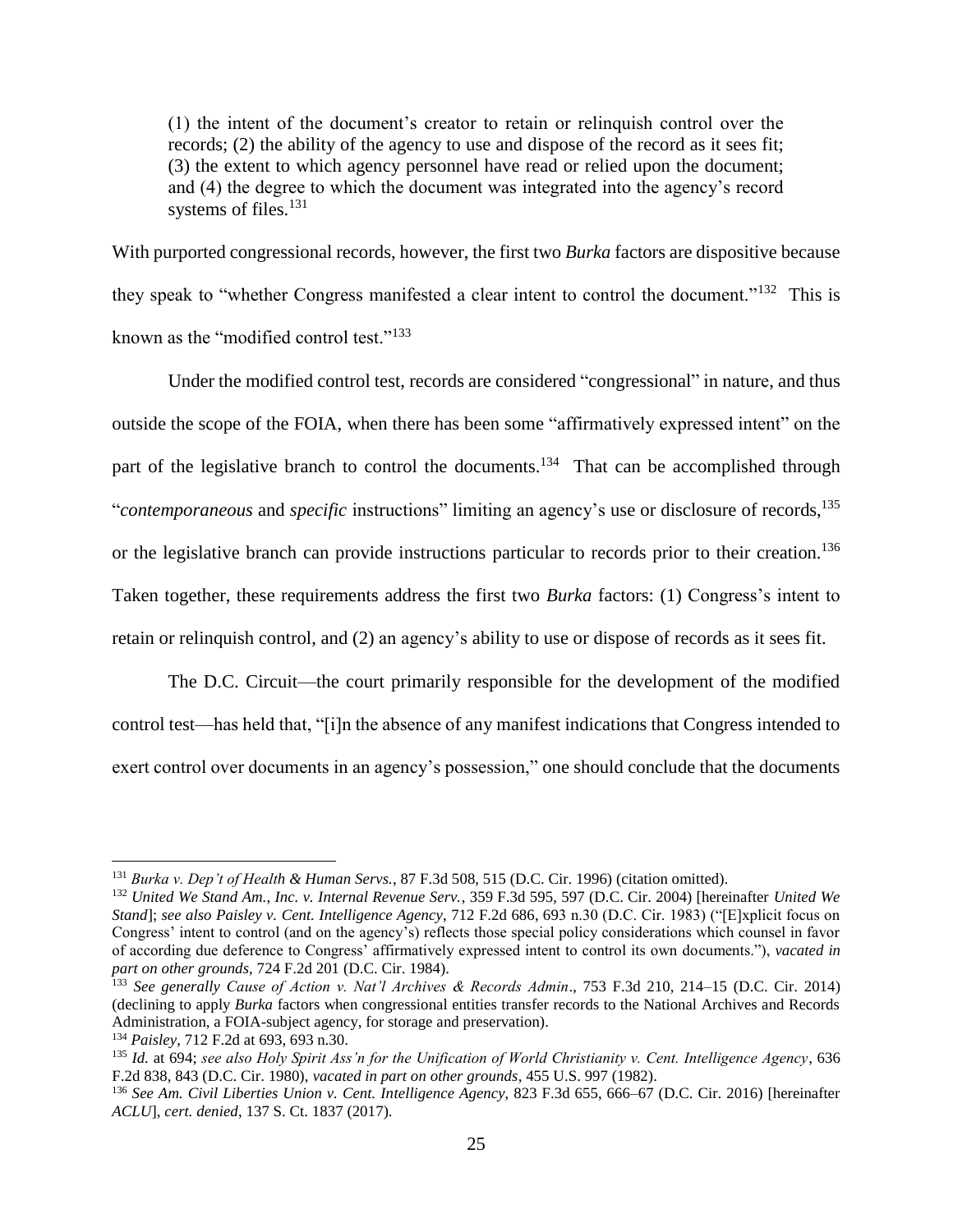are "agency records."<sup>137</sup> If sufficient indicia suggest that the legislative branch intended to retain only *some* control, records can still be disclosed after being redacted to protect the substance of any confidential congressional matters. 138

The decisions leading up to the D.C. Circuit's most recent treatment of the "congressional record" issue illustrate a developing appreciation for the foregoing principles and a recognition that congressional intent must be indicated in a specific, non-generalized manner. For example, in the earliest case of *Goland v. Central Intelligence Agency*, the court concluded that a congressionally-created transcript was not subject to the FOIA because of "the circumstances attending [its] generation and the conditions attached to its possession" by an agency,  $139$  thus highlighting the importance of a specific and pre-established manifestation of congressional intent to retain control of records later possessed by executive branch agencies.

Later, in *Holy Spirit Ass'n v. Central Intelligence Agency*, the court held that the exemption from disclosure could "be lost" if Congress did not appropriately "designate[] the documents as falling within [its] control."<sup>140</sup> Records could not be exempt based simply on some "general characterization" that they were "confidential," and non-specific testimony concerning the conditions under which they were transferred to an agency would be insufficient to demonstrate otherwise.<sup>141</sup> As for documents created or compiled by an agency and sent to Congress in response to an official inquiry, the court determined that those records could "los[e] their exemption . . . [if] Congress failed to retain control" upon returning them without further instruction.<sup>142</sup>

<sup>137</sup> *Paisley*, 712 F.2d at 692–93.

<sup>138</sup> *United We Stand*, 359 F.3d 595, 601 (D.C. Cir. 2004) (citation omitted); *see also Holy Spirit*, 636 F.2d at 841 n.3. <sup>139</sup> 607 F.2d 339, 347 (D.C. Cir. 1978).

 $140$  636 F.2d at 841.

<sup>&</sup>lt;sup>141</sup> *Id.* at 841–42. The court also rejected a letter from the Clerk of the House of Representatives, "which objected to the release of any portion of the . . . documents," but which was written "as a result of the FOIA request and th[e] litigation[.]" *Id.* at 842 (citations omitted).

<sup>142</sup> *Id.* at 843.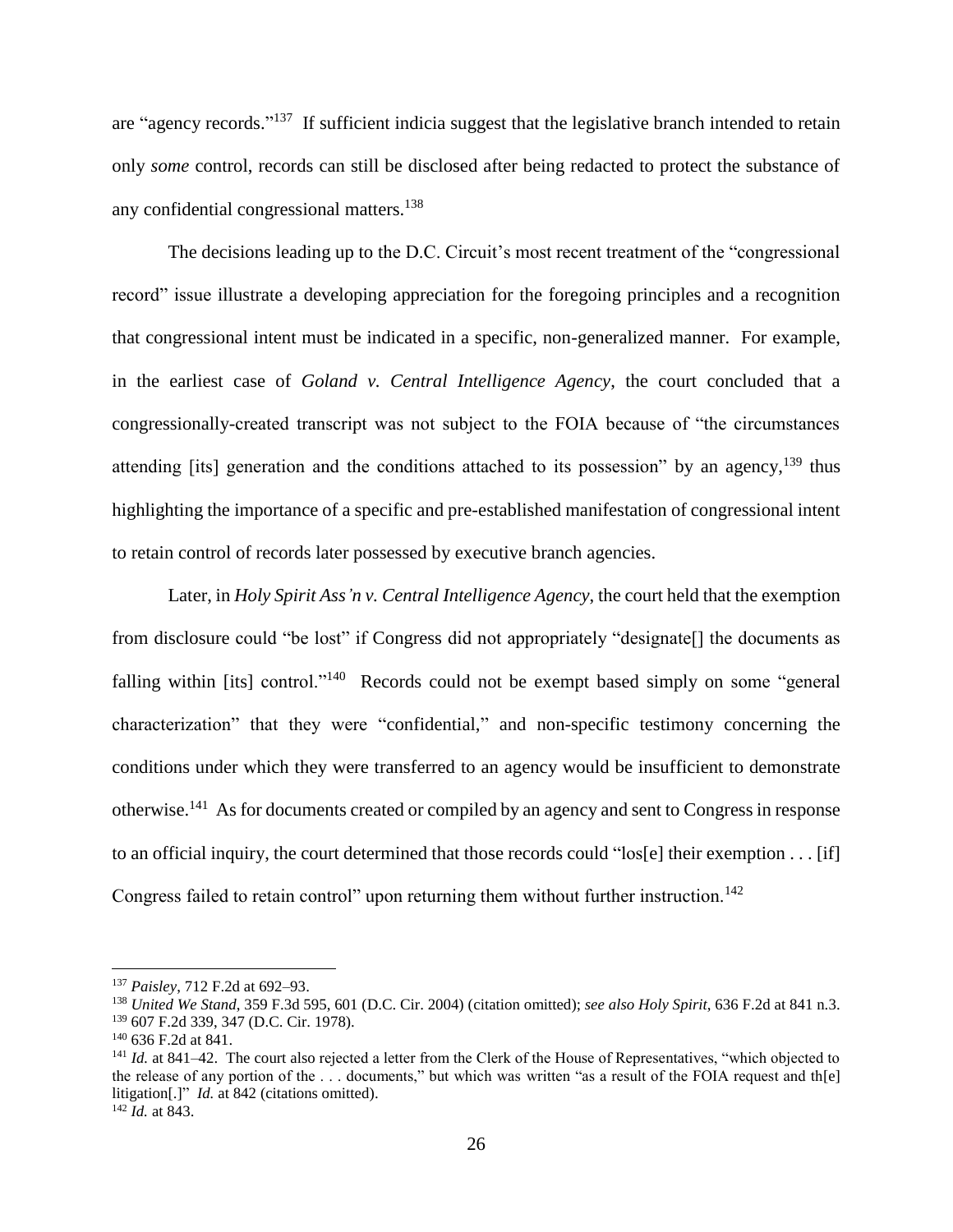In *Paisley v. Central Intelligence Agency*, the D.C. Circuit required that Congress intend to control or restrict an agency's use of records contemporaneous with their transfer.<sup>143</sup> In doing so, the court discussed the importance of "external indicia of control or confidentiality,"<sup>144</sup> and it rejected an attempt to rely, among other things, on a "'pre-existing agreement'" of blanket confidentiality.<sup>145</sup> As for agency-created records, the *Paisley* court was careful to examine whether the connection between those records and Congress was "too insubstantial and commonplace to establish congressional control," especially given the danger of designing a test that would exempt "a broad array of materials otherwise clearly categorizable as agency records, thereby undermining the spirit of broad disclosure that animates the [FOIA]."<sup>146</sup>

*United We Stand America, Inc. v. Internal Revenue Service* involved a directive appended to the end of a Joint Committee on Taxation ("JCT") oversight request, which indicated that "'[t]his document is a Congressional record and is entrusted to the [agency] for [its] use only. This document may not be disclosed without the prior approval<sup>[1]</sup><sup>"147</sup> The court held that the "limited" scope of the confidentiality directive" was insufficient to cover the agency's prepared responses to the JCT inquiry. 148 Moreover, the *United We Stand* court refused to accept the agency's internal policy on the confidentiality of congressional communications as dispositive, and it could not accept the "far too general," albeit "consistent course of dealing," that the agency claimed as a sort of "pre-existing agreement" for legislative-branch control of records.<sup>149</sup>

<sup>143</sup> 712 F.2d at 694 ("The Government points to no *contemporaneous* and *specific* instructions from the SSCI to the agencies limiting either the use or disclosure of the documents.").

 $^{144}$  *Id.* at 694.

<sup>&</sup>lt;sup>145</sup> *Id.* at 694–95 (citation omitted). The court also rejected reliance on a letter from the SSCI that was "too general and sweeping to provide sufficient proof, when standing alone, of a specific intent to transfer" the particular records at issue "for a 'limited purpose and on condition of secrecy.'" *Id.* at 695 (citing *Goland*, 607 F.2d at 348 n. 48). <sup>146</sup> *Id.* at 696*.*

<sup>&</sup>lt;sup>147</sup> *Id.* ("If the [JCT] intended to keep confidential not just 'this document' but also the IRS response, it could have done so by referring to 'this document and all IRS documents created in response to it.'" (citation omitted)).  $148$  *Id.* at 600–01.

<sup>149</sup> *Id.* at 601–02.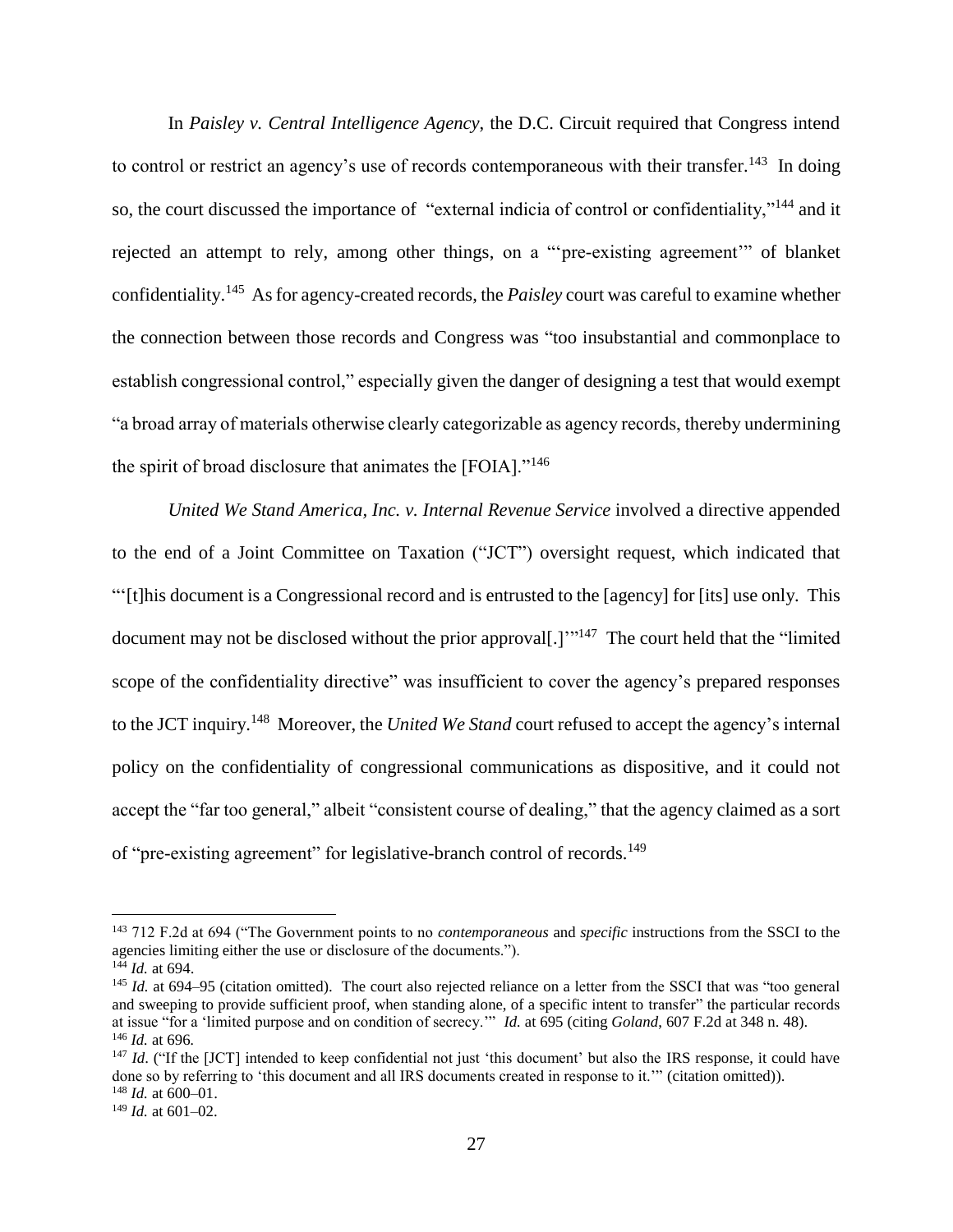In its most recent congressional records decision, *American Civil Liberties Union v. Central Intelligence Agency*, the D.C. Circuit determined that a congressional report was a legislative record, despite it transmission to the executive branch, because the SSCI had explicitly and "unambiguously" indicated that records generated during its investigation would be "property of the Committee" and indefinitely "remain congressional records in their entirety[.]"<sup>150</sup> Even in the absence of a "secret" marking or legend on the records themselves, the existence of a detailed letter created at the outset of the investigation, and prior to the creation and dissemination of the report, was sufficiently clear to indicate congressional intent to retain control.<sup>151</sup> Nevertheless, the court explained that such intent could be "overcome" if there were evidence that "Congress subsequently acted to vitiate [its] intent to maintain exclusive control over the documents[.]"<sup>152</sup>

\* \* \*

To summarize, the case law described above establishes the requisite indicia of congressional intent to retain control of records acquired by agencies within the "legitimate conduct of [their] official duties."<sup>153</sup> In all cases, the legislative branch must manifest its intent clearly and with specific language particular to the records at issue.<sup>154</sup> Neither Congress (or its components or agencies) nor agencies can rely on general, far-reaching, and pre-existing arrangements.<sup>155</sup> Post-hoc attempts to establish intent for control after the filing of a FOIA request or after the beginning of litigation also are inadequate.<sup>156</sup> The legislative branch must instead establish its intent to maintain control over records before they are created,<sup>157</sup> or contemporaneous

<sup>150</sup> 823 F.3d at 655; *id.* at 658 (citation omitted).

<sup>151</sup> *Id.* at 665.

<sup>152</sup> *Id.* at 664.

<sup>153</sup> *Tax Analysts*, 492 U.S. at 145.

<sup>154</sup> *Paisley*, 712 F.2d at 692–93.

<sup>155</sup> *United We Stand*, 359 F.3d at 601–602; *Holy Spirit*, 636 F.2d at 841.

<sup>156</sup> *United We Stand*, 359 F.3d at 601–02; *Holy Spirit*, 636 F.2d at 842.

<sup>157</sup> *ACLU*, 823 F.3d at 665.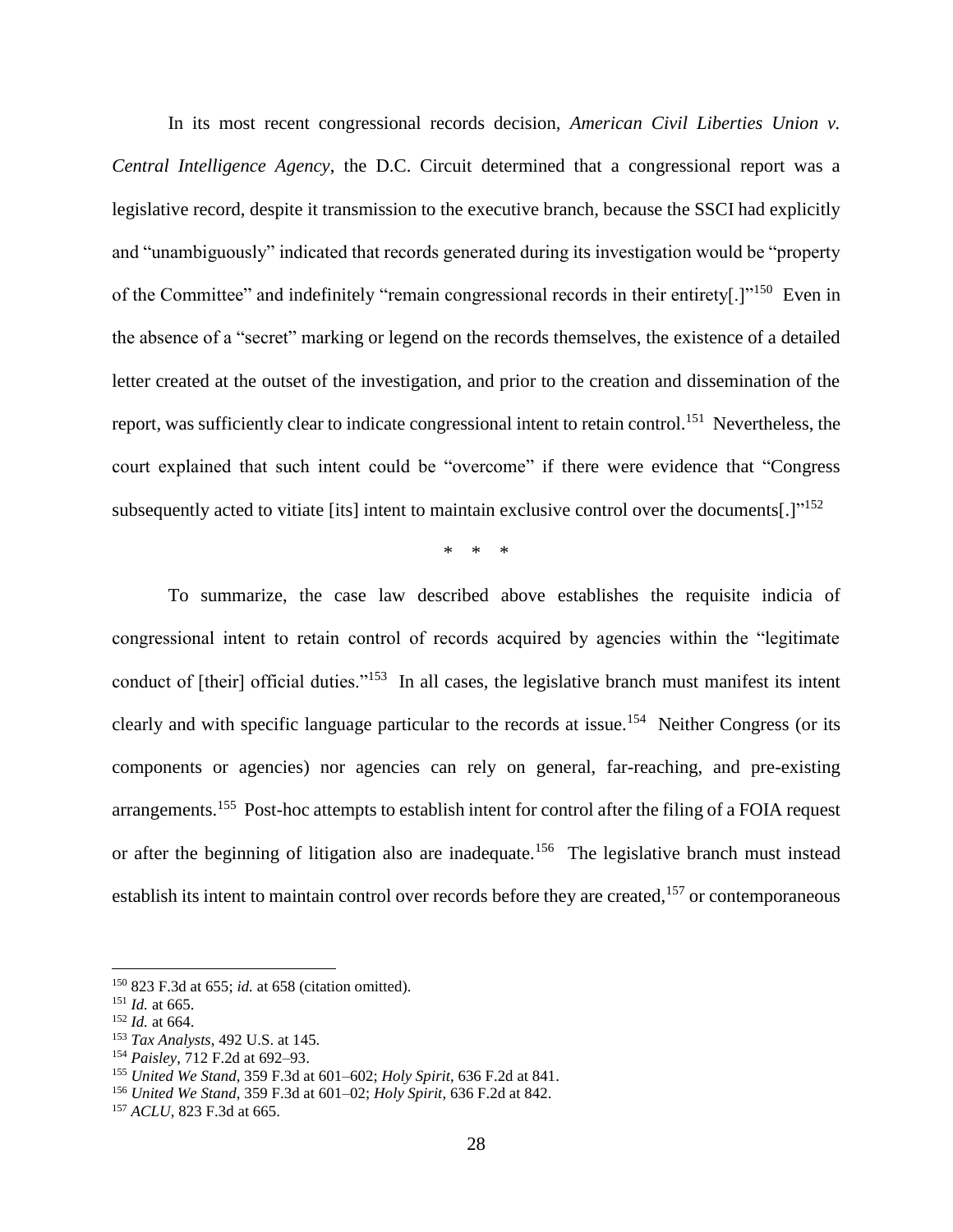with their transfer to an agency,<sup>158</sup> and not act in some subsequent way so as to vitiate that original intent.<sup>159</sup> These principles reflect a developing awareness by the D.C. Circuit of the danger of broadly extending congressional control over legislative branch records that find their way into the hands of agencies. Notwithstanding the limited judicial application of the FOIA to legislative branch agencies, the courts have at least taken seriously the importance of transparency when faced with records reflecting the Congress's dealings with the administrative state and *vice versa*.

# **CONCLUSION**

<span id="page-28-0"></span>In an ideal world, FOI statutes would grant access the broadest range of records detailing the operations of government. Regardless of which branch of government created or controls those records, disclosure would have the same disinfecting effect. Increased transparency, as a rule, should lead to greater accountability and better government. But the political and legal reality is hardly straightforward. Many states have adopted FOI laws that permit some basic level of access to legislative records. At times this access is expressly provided, but in other instances it relies on the interpretation of language that only impliedly authorizes requests for records of any "branch" or "authority." In the cases where states have chosen to exclude the legislative branch, that exclusion is often done with explicit statutory language. The clear trend is to provide access to legislative branch records and, in cases of textual ambiguity, to favor public access.

Under the federal FOIA, Congress, its components, and individual legislators are either explicitly excluded from the definition of an "agency," or long-standing interpretations of administrative law preclude a pro-disclosure interpretation. The status of legislative branch agencies is more complicated: Some courts have demonstrated interest in rejecting a categorical

<sup>158</sup> *Paisley*, 712 F.2d at 694.

<sup>159</sup> *ACLU*, 823 F.3d at 664; *cf. Cause of Action v. Nat'l Archives & Records Admin.*, 926 F. Supp. 2d 182 (D.D.C. 2013), *affirmed on appeal*, 753 F.3d 210 (D.C. Cir. 2014).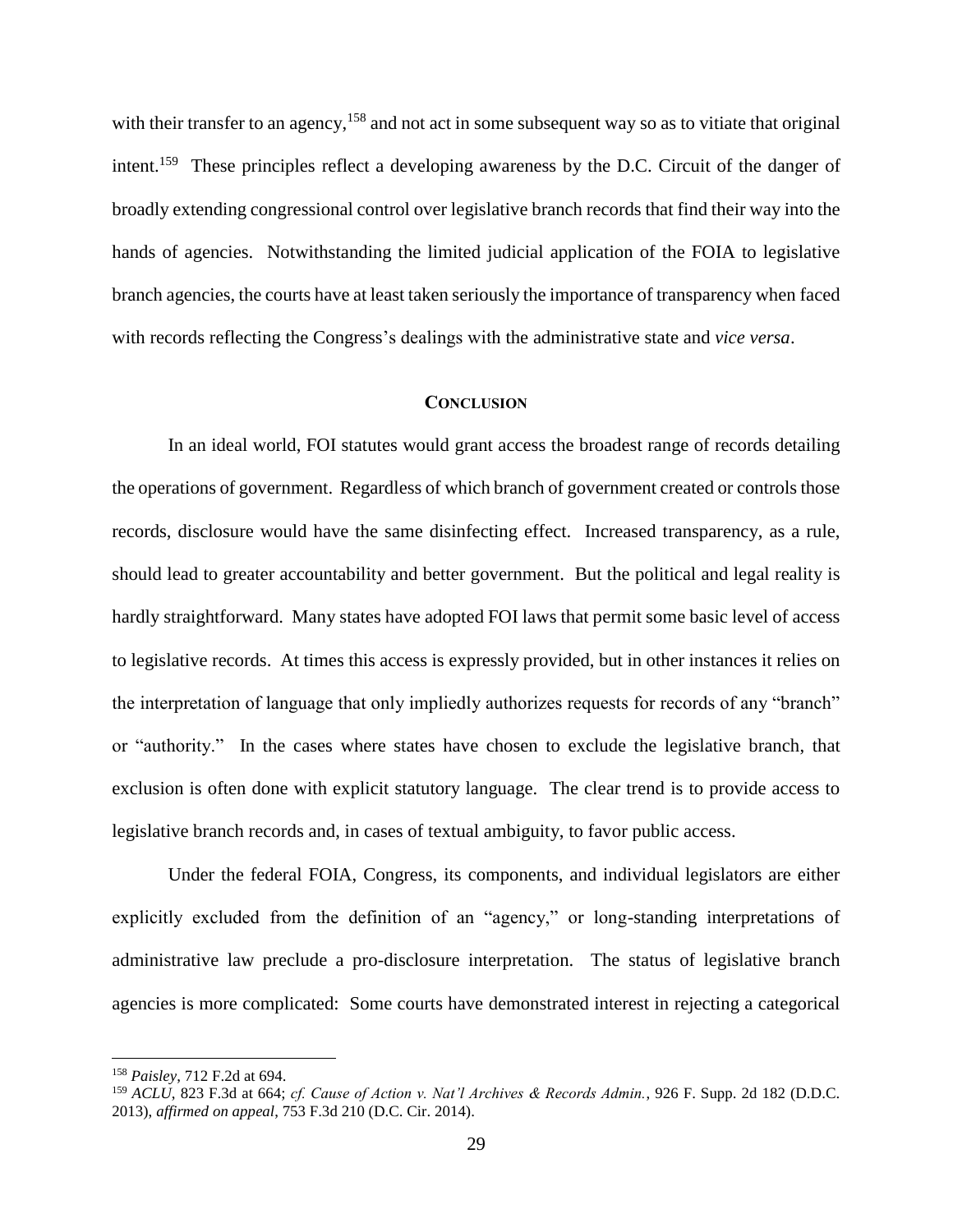approach and adopting a functional test that considers an agency's role and responsibility within the broader scheme of government. In any case, Congress should consider subjecting certain legislative branch agencies to the FOIA. Finally, with respect to the "agency control" test, courts have been careful to avoid an overbroad approach that would threaten to sweep records out of the reach of requesters' hands merely because they reflect an agency's interaction with Congress.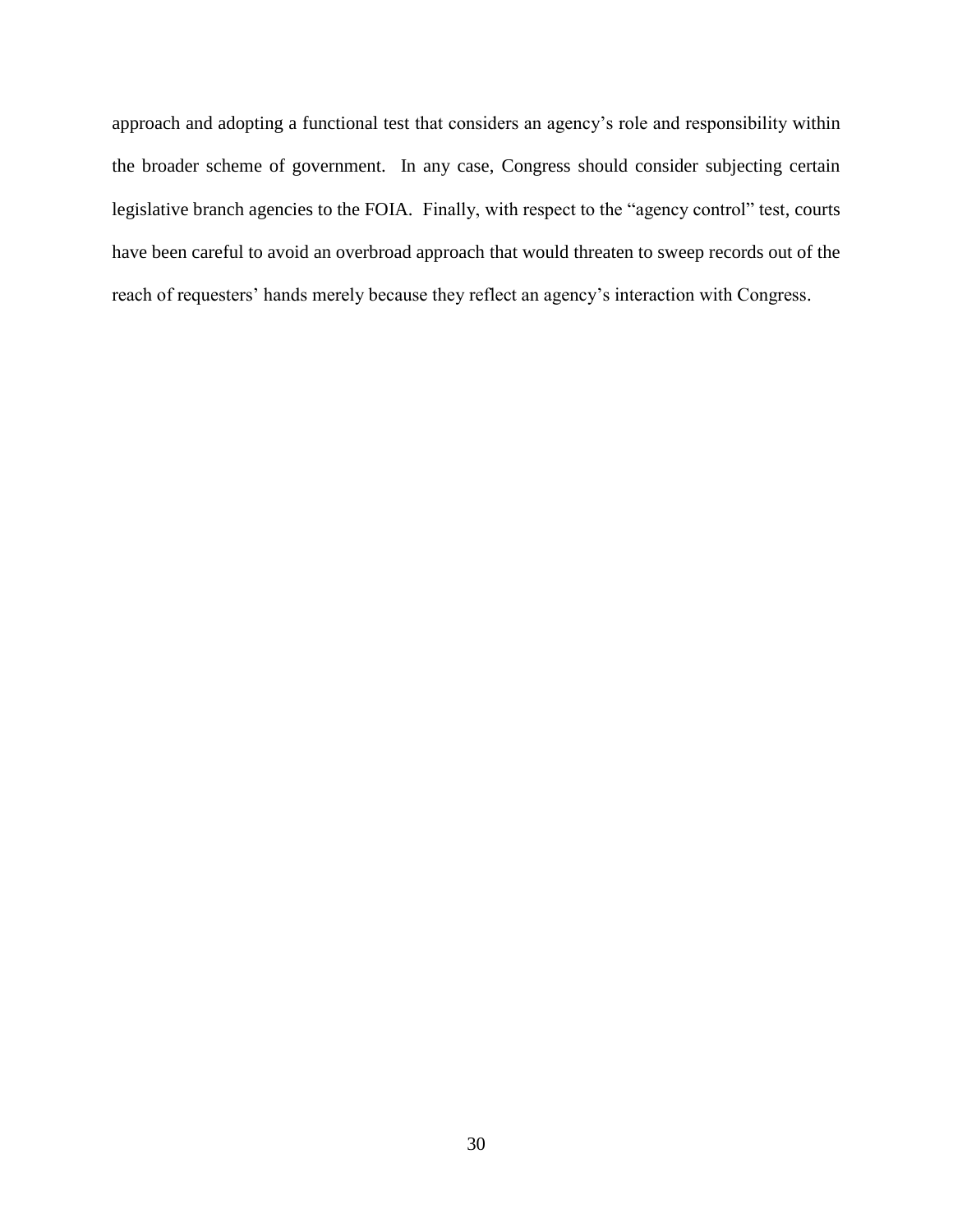# **APPENDIX**

# <span id="page-30-0"></span>**Table 1: States that expressly cover the legislature**

# **Alabama**

"Governmental bod[ies] [include] all boards, bodies, and commissions of the . . . legislative departments . . . ; multimember . . . instrumentalities of the . . . legislative departments . . . ; all quasi-judicial bodies of the . . . legislative departments . . . ; and all standing, special, or advisory committees or subcommittees of, or appointed by, the body[.]" ALA. CODE § 36-25A-2.

#### **Colorado**

"Public records means and includes all writings made, maintained, or kept by the state . . . includ[ing] the correspondence of elected officials," subject to four exemptions. COLO. REV. STAT. ANN. § 24-72-202(6)(a)(II).

# **Connecticut**

"Public agency or agency means: Any executive, administrative or legislative office of the state[.]" CONN. GEN. STAT. ANN. § 1-200(1)(A).

#### **Delaware**

"Public body means . . . any regulatory, administrative, advisory, executive, appointive or legislative body of the State[,] . . . [but] shall not include any caucus of the House of Representatives or Senate of the State." DEL. CODE ANN. tit. 29, § 10002(h).

# **Florida**

"Every person has the right to inspect or copy any public record . . . . This . . . specifically includes the legislative ... branch<sup>[]</sup> of government<sup>[.]"</sup> FLA. CONST. art. I, § 24(a).

# **Idaho**

"State agency means every state [entity] . . . including those in the legislative . . . branch[.]" IDAHO CODE ANN. § 74- 101(15).

# **Illinois**

"Public body means all legislative, executive, administrative, or advisory bodies of the State[.]" 5 ILL. COMP. STAT. ANN. 140/2 § 2(a).

# **Indiana**

"Public agency . . . means . . . [a]ny [entity] exercising any part of the executive, administrative, judicial, or legislative power of the state." IND. CODE ANN.  $\S$  5-14-3-2(q)(1).

# **Kentucky**

"Public agency means . . . [e]very state or local legislative board, commission, committee, and officer[.]" KY. REV. STAT. ANN. § 61.870(1)(c).

# **Michigan**

"Public body means . . . an agency, board, commission, or council in the legislative branch[.]" MICH. COMP. LAWS ANN. § 15.232(h)(ii).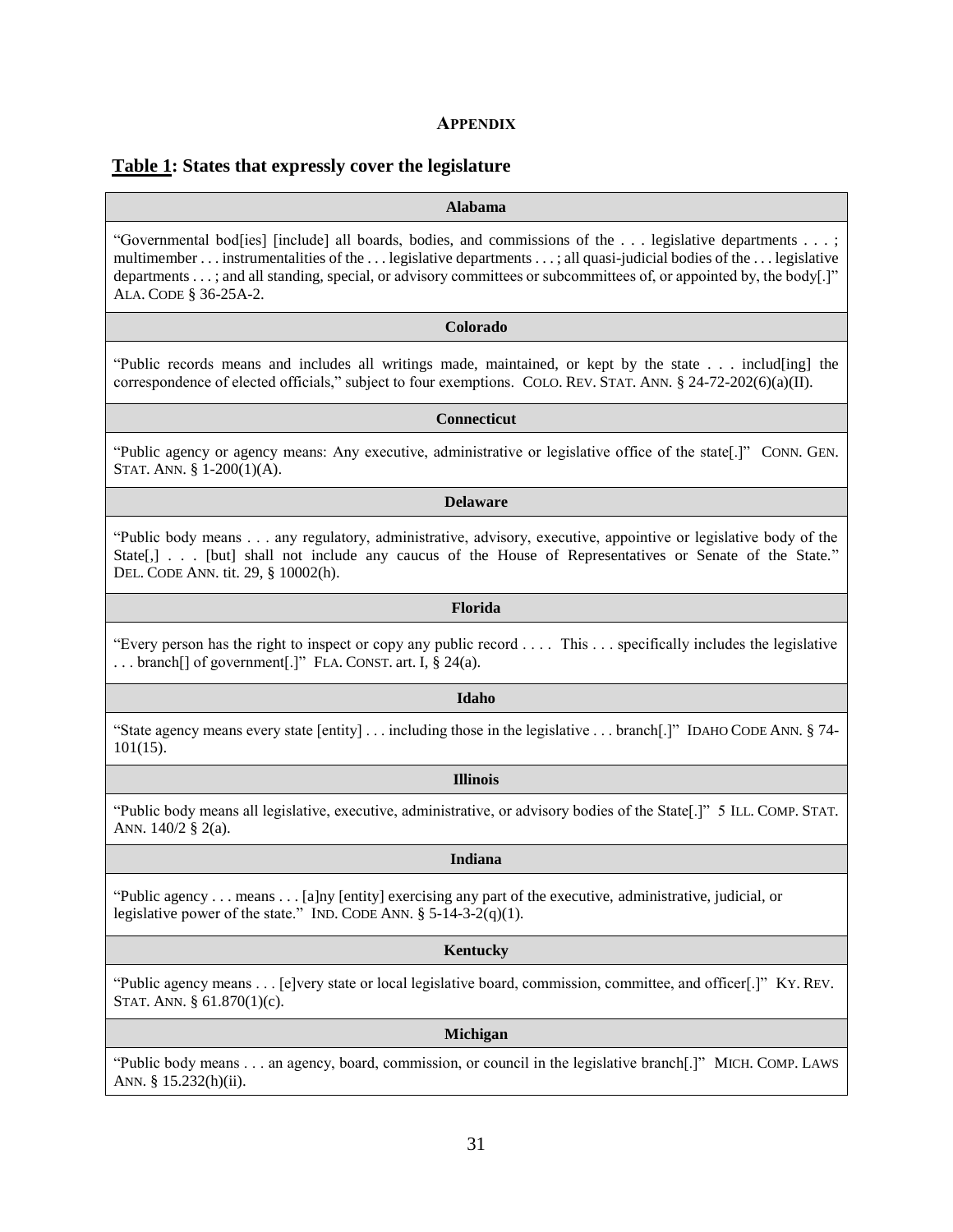### **Missouri**

"Public governmental body [includes] any legislative, administrative or governmental entity created by the Constitution or statutes of this state[.]" MO. ANN. STAT. § 610.010(4).

#### **Montana**

"Public agency means the executive, legislative, and judicial branches of Montana state government[.]" MONT. CODE ANN. § 2-6-1002(10).

### **Nevada**

"Governmental entity means an elected or appointed officer of this State[.]" NEV. REV. STAT. ANN. § 239.005(5)(a).

# **New Hampshire**

"Public body means any . . . legislative body, governing body, commission, committee, agency, or authority[.]" N.H. REV. STAT. ANN. § 91-A:1-a (VI)(d).

#### **New Jersey**

"Public agency or agency means . . . the Legislature of the State and any office, board, bureau or commission within or created by the Legislative Branch[.]" N.J. STAT. ANN. § 47:1A-1.1.

# **New Mexico**

"Public body means the executive, legislative and judicial branches of state and local governments[.]" N.M. STAT. ANN. § 14-2-6(F).

# **North Carolina**

"Public record . . . shall mean all documents . . . made or received . . . by any agency . . . [which shall] . . . include every public office, public officer or official (State or local, elected or appointed), institution, board, commission, bureau, council, department, authority, or other unit of government[.]" N.C. GEN. STAT. ANN. § 132-1(a).

# **Ohio**

"State agency includes every department, bureau, board, commission, office, or other organized body established by the constitution and laws of this state for the exercise of any function of state government, including . . . the general assembly, [and] any legislative agency[.]" OHIO REV. CODE ANN. § 149.011(B).

# **Pennsylvania**

"Agency [includes] . . . a legislative agency . . . [which includes, among other entities,] [t]he Senate . . . [and] [t]he House of Representatives[.]" 65 PA. STAT. AND CONS. STAT. ANN. § 67.102.

# **Rhode Island**

"Agency . . . means any executive, legislative, judicial, regulatory, or administrative body of the state[.]" 38 R.I. GEN. LAWS ANN. § 38-2-2(1).

#### **Texas**

"Governmental body means a board, commission, department, committee, institution, agency, or office that is within or is created by the executive or legislative branch . . . and that is directed by one or more elected or appointed members[.]" TEX. GOV'T CODE ANN. § 552.003(1)(A)(i).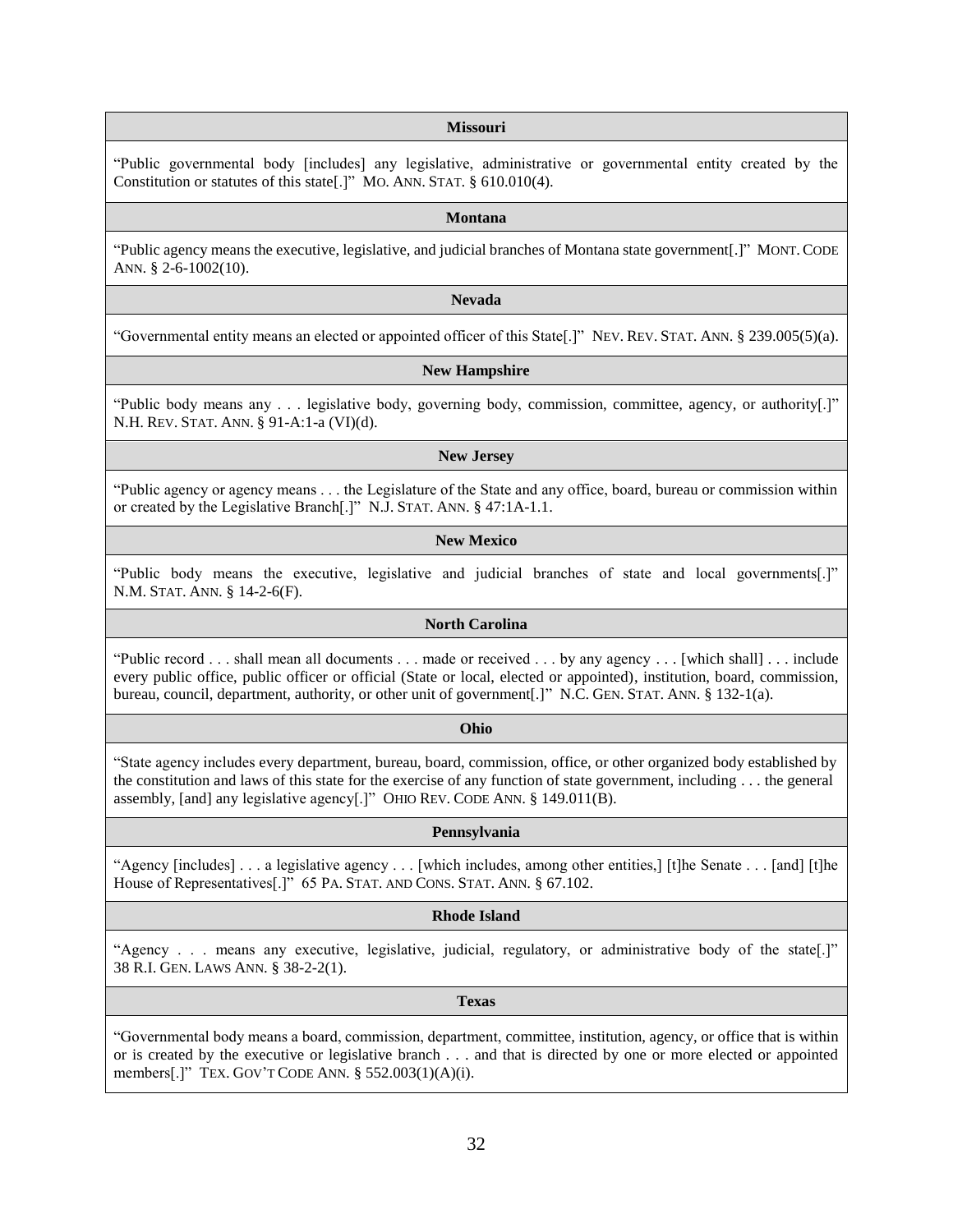#### **Utah**

"Governmental entity means . . . the Office of the Legislative Auditor General, Office of the Legislative Fiscal Analyst, Office of Legislative Research and General Counsel, the Legislature, and legislative committees, except any political party, group, caucus, or rules or shifting committee<sup>[1]</sup>" UTAH CODE ANN. § 63G-2-103(11)(a)(ii).

#### **Virginia**

"Public body means any legislative body, authority, board, bureau, commission, district or agency[.]" VA. CODE ANN. § 2.2-3701.

#### **West Virginia**

"Public body means every state officer, agency, [and] department, including the executive, legislative and judicial departments[.]" W. VA. CODE ANN. § 29B-1-2(4).

# **Table 2: States that cover the legislature based on the interpretation of terms defining the entities subject to an open records law**

#### **Arizona**

"Officer means any person elected or appointed to hold any elective or appointive office of any public body[.]" ARIZ. REV. STAT. ANN. § 39-121.01(A)(1).

"Public body means this state . . . [and] any branch, department, board, bureau, commission, council or committee of the foregoing[.]" ARIZ. REV. STAT. ANN. § 39-121.01(A)(2).

#### **Iowa**

"Government body means this state . . . or any branch, department, board, bureau, commission, council, committee, official, or office[.]" IOWA CODE ANN. § 22.1(1).

# **Louisiana**

"Public body means any branch, department, office, agency, board, commission, district, governing authority, political subdivision, or any committee, subcommittee, advisory board, or task force thereof, [or] any other instrumentality of state  $\dots$  government[.]" LA. STAT. ANN. § 44:1(A)(1).

"Custodian means the public official or head of any public body having custody or control of a public record, or a representative specifically authorized . . . to respond to requests to inspect any such public records." LA. STAT. ANN.  $§$  44:1(A)(3).

#### **Nebraska**

Granting access to public records of "any agency, branch, department, board, bureau, commission, council, subunit, or committee[.]" NEB. REV. STAT. ANN. § 84-712.01(1).

Exempting "correspondence, memoranda, and records of telephone calls related to the performance of duties by a member of the Legislature[.]" NEB. REV. STAT. ANN. § 84-712.05(12).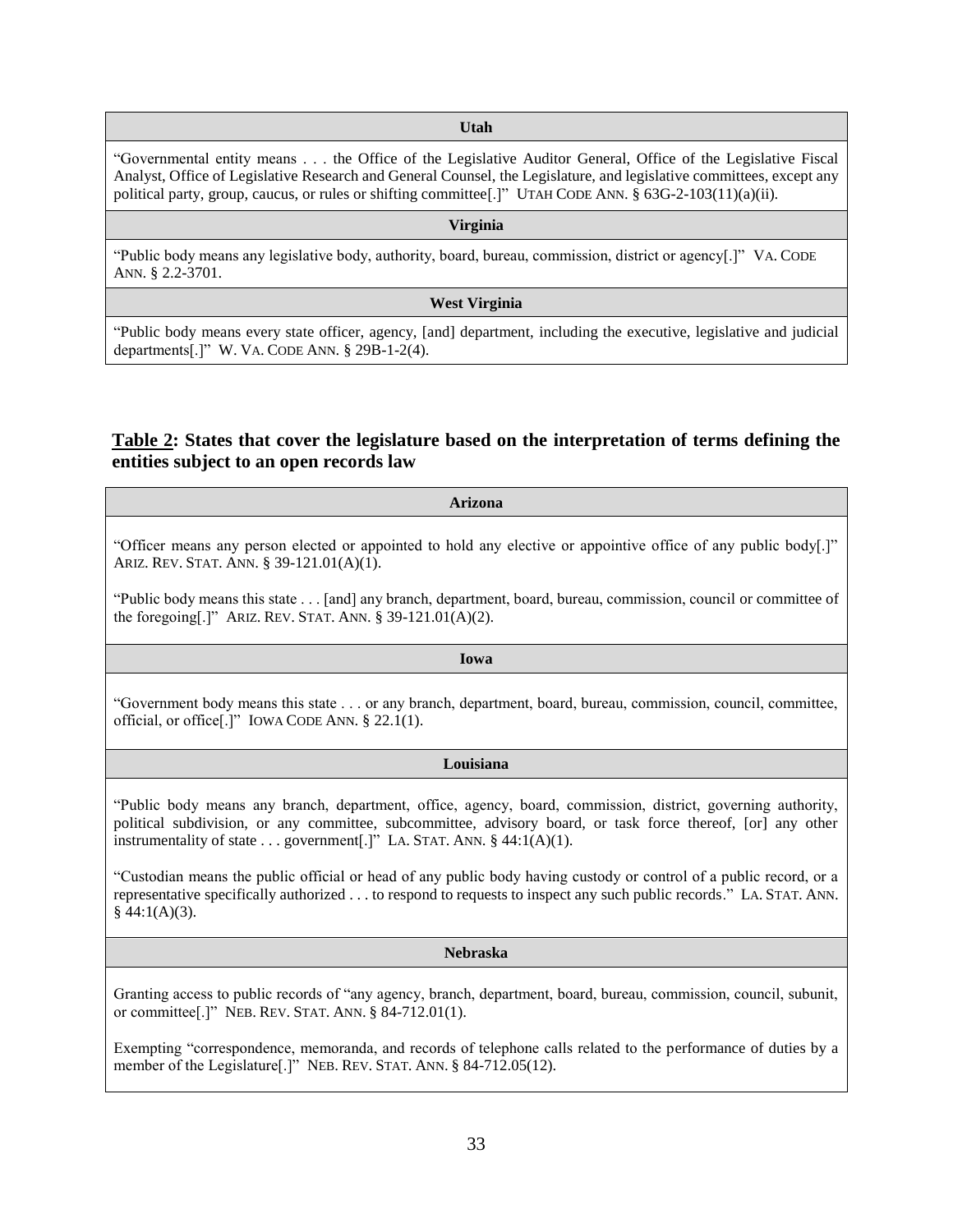#### **North Dakota**

"Public entity means all public or governmental bodies, boards, bureaus, commissions, or agencies of the state, including any entity created or recognized by the Constitution of North Dakota . . . to exercise public authority or perform a governmental function[.]" N.D. CENT. CODE ANN. § 44-04-17.1(13)(a).

"The following records, regardless of form or characteristic, of or relating to the legislative council, the legislative management, the legislative assembly, the house of representatives, the senate, or a member of the legislative assembly are not subject to [the Open Records Statute]: a record of a purely personal or private nature, a record that is legislative council work product or is legislative council-client communication, a record that reveals the content of private communications between a member of the legislative assembly and any person, and, except with respect to a governmental entity determining the proper use of telephone service, a record of telephone usage which identifies the parties or lists the telephone numbers of the parties involved." N.D. CENT. CODE ANN. § 44-04-18.6.

"Record means recorded information of any kind . . . [but] does not include records in the possession of a court[.]" N.D. CENT. CODE ANN. § 44-04-17.1(16).

#### **South Dakota**

"Unless any other statute, ordinance, or rule expressly provides that particular information or records may not be made public, public records include all records and documents, regardless of physical form, of or belonging to this state, any county, municipality, political subdivision, or tax-supported district in this state, or any agency, branch, department, board, bureau, commission, council, subunit, or committee of any of the foregoing." S.D. CODIFIED LAWS § 1-27-1.1.

"The provisions of this chapter do not apply to records and documents of the Unified Judicial System." S.D. CODIFIED LAWS § 1-27-1.12.

#### **Vermont**

"Public agency or agency means any agency, board, department, commission, committee, branch, instrumentality, or authority of the State[.]" VT. STAT. ANN. tit.  $1, \S 317(a)(2)$ .

# **Washington**

"State agency includes every state office, department, division, bureau, board, commission, or other state agency." WASH. REV. CODE ANN. § 42.56.010(1).

# **Wisconsin**

"Authority means any of the following having custody of a record: a state or local office, elective official, agency, board, commission, committee, council, department or public body corporate and politic created by the constitution or by any law, ordinance, rule or order[.]" WIS. STAT. ANN. § 19.32(1).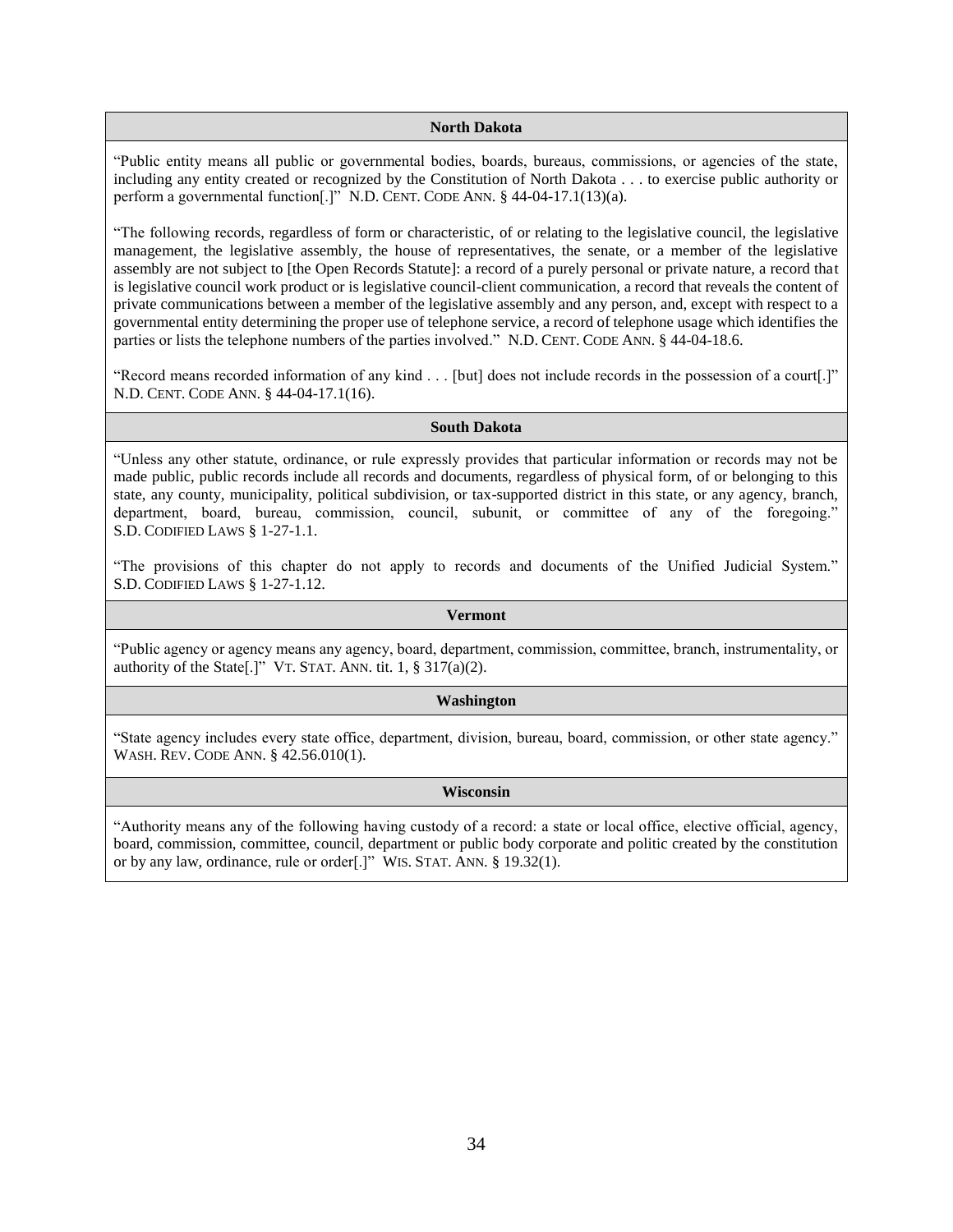# **Table 3: States that cover the legislature based on an interpretation of the definition of a "public record"**

# **Maryland**

"Public record means the original or any copy of any documentary material that is made by a unit or an instrumentality of the State or of a political subdivision or received by the unit or instrumentality in connection with the transaction of public business[.]" MD. CODE. ANN., GEN. PROVIS.  $\S$  4-101(j)(1)(i).

# **Tennessee**

"Public record or records or state record or records . . . means all documents, papers, letters . . . or other material . . . made or received pursuant to law or ordinance or in connection with the transaction of official business by any governmental entity[.]" TENN. CODE ANN.  $\S$  10-7-503(a)(1)(A)(i).

Providing exemptions for access to legislative computer systems. TENN. CODE ANN. § 3-10-108.

# **Table 4: States that impliedly cover the legislature based on specific statutory exemptions**<sup>160</sup>

# **Maine**

Exempting "legislative papers and reports until signed and publicly distributed in accordance with legislative rules, and records, working papers, drafts and interoffice and intraoffice memoranda used or maintained by any Legislator, legislative agency or legislative employee to prepare proposed Senate or House papers or reports for consideration by the Legislature or any of its committees during the legislative session or sessions in which the papers or reports are prepared or considered or to which the paper or report is carried over[.]" ME. REV. STAT., tit. 1, § 402(3)(C).

# **South Carolina**

"Public body means any department of the State, . . . any state board, commission, agency, and authority, any public or governmental body or political subdivision of the State, . . . or agency supported in whole or in part by public funds or expending public funds, including committees, subcommittees, advisory committees, and the like of any such body[.]" S.C. CODE ANN. § 30-4-20(a).

"A public body may but is not required to exempt from disclosure . . . memoranda, correspondence, and working papers in the possession of individual members of the General Assembly or their immediate staffs; however, nothing herein may be construed as limiting or restricting public access to source documents or records, factual data or summaries of factual data, papers, minutes, or reports otherwise considered to be public information under the provisions of this chapter and not specifically exempted by any other provisions[.]" S.C. CODE ANN. § 30-4-40(a)(8).

# **Wyoming**

"Public records . . . includes any information in a physical form created, accepted, or obtained by the state or any agency, institution or political subdivision of the state in furtherance of its official function and transaction of public business[.]" WYO. STAT. ANN. § 16-4-201(a)(v).

"The provisions of W.S. 16-4-201 through 16-4-205 [*i.e*., the Open Records Act] do not apply to audits or investigations of state agencies performed by or on behalf of the legislature or legislative committees." WYO. STAT. ANN. § 28-8-113(a).

<sup>&</sup>lt;sup>160</sup> North Dakota and Tennessee are not included in this table; relevant statutory citations for these states can be found in Table 2 and Table 3, respectively.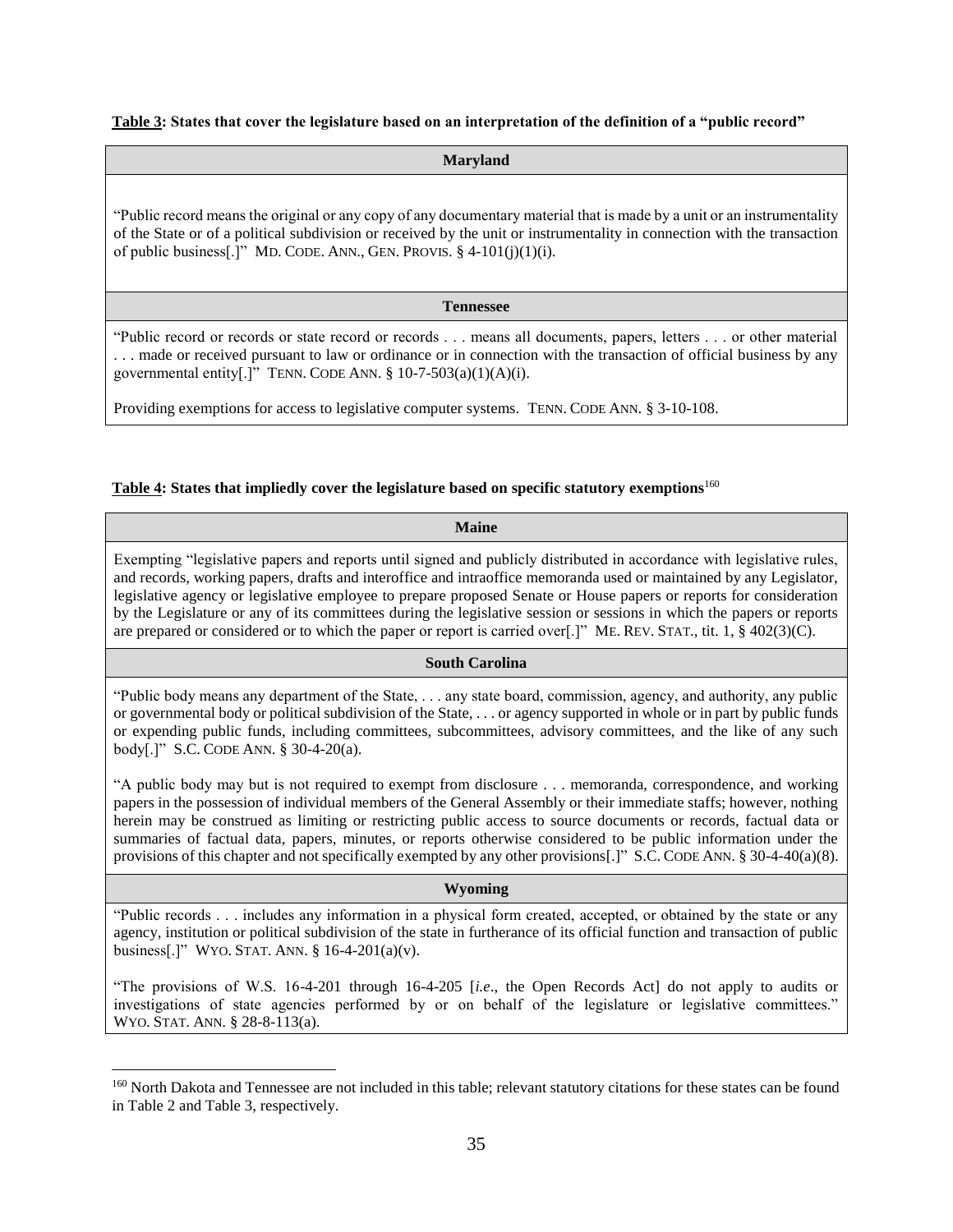# **Table 5: States expressly or impliedly excluding the legislature**

#### **Alaska**

"Agency . . . means . . . [an entity] created under the executive branch of the state government[.]" ALASKA STAT. ANN. § 40.21.150.

# **Arkansas**

"The following shall not be deemed to be made open to the public . . . unpublished memoranda, working papers, and correspondence of . . . members of the General Assembly[.]" ARK. CODE ANN. § 25-19-105(b)(7).

#### **California**

"State agency means every state office . . . except those agencies provided for in Article IV [legislature] . . . or Article VI [judiciary] of the California Constitution." CAL. GOV'T CODE § 6252(f)(1).

# **Georgia**

"Agency means: Every state department, agency, board, bureau, office, commission, public corporation, and authority[.]" GA. CODE ANN. § 50-14-1(a)(1)(A).

#### **Hawaii**

"Agency means each state or county board, commission, department, or officer . . . except those in the legislative or judicial branches." HAW. REV. STAT. ANN. § 91-1.

# **Kansas**

"Public record[s] shall not include . . . records which are made, maintained or kept by an individual who is a member of the legislature[.]" KAN. STAT. ANN.  $\S$  45-217(g)(3)(B).

#### **Massachusetts**

"A records access officer . . . shall at reasonable times and without unreasonable delay permit inspection or furnish a copy of any public record . . . within the possession, custody or control of the agency or municipality that the records access officer serves[.]" MASS. GEN. LAWS ANN. ch. 66, § 10(a)(ii).

# **Minnesota**

"Government entity means a state agency, statewide system, or political subdivision." MINN. STAT. ANN. § 13.02, subdiv. 7a.

"Long-distance telephone bills paid for by the state or a political subdivision, including those of representatives, senators, . . . and employees thereof, are public data." MINN. STAT. ANN. § 10.46.

# **Mississippi**

"Within the meaning of [the Mississippi Public Records Act], . . . [an] entity shall not be construed to include . . . any appointed or elected public official." MISS. CODE ANN. § 25-61-3(a).

# **New York**

"Agency means any state or municipal . . . governmental entity . . . except the judiciary or the state legislature." N.Y. PUB. OFF. LAW § 86(3)

*But see* N.Y. PUB. OFF. LAW § 88(1)–(2) (Legislative leadership "shall promulgate rules and regulations. . . pertaining to the availability, location and nature of [ten enumerated categories of] records[.]"); *see also id.* § 88(3).